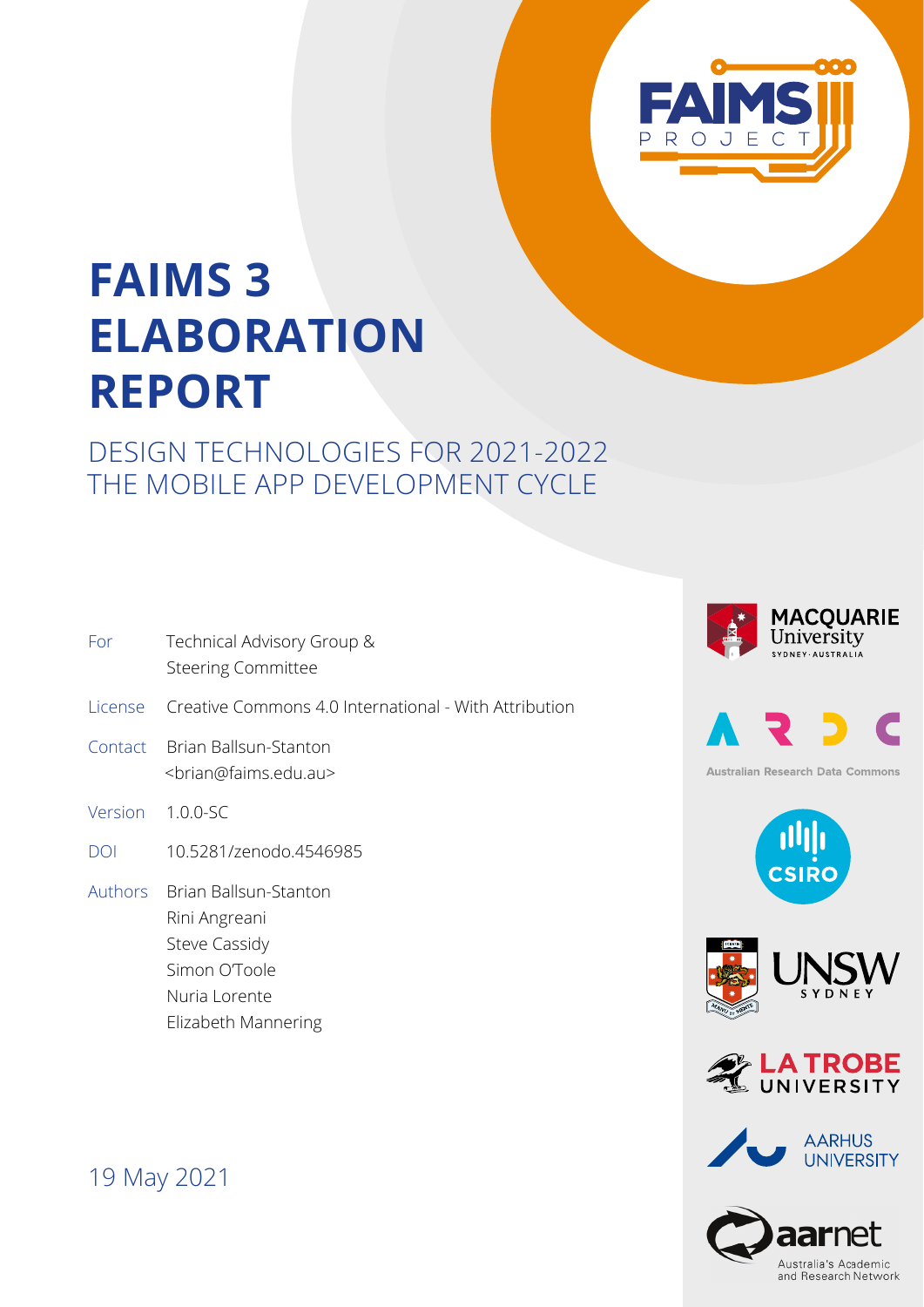

#### Changelog

| $1.0.0 - SC$  | 2021-02-25 | Typesetting in KFX                                               |
|---------------|------------|------------------------------------------------------------------|
| $0.9.0 - SC$  | 2021-02-18 | Report with comments to Shawn Ross for advancement to steering   |
|               |            | committee.                                                       |
| $0.2.0$ -TAG  | 2021-02-12 | Adding feedback from emails                                      |
| $0.1.0 - TAG$ | 2020-12-17 | Final typesetting and release to the Technical Advisory Group    |
| 0.0.5         | 2020-12-16 | Edit by BBS                                                      |
| 0.0.4         | 2020-12-15 | Edit by Shawn Ross (versioned named before edit)                 |
| 0.0.3         | 2020-12-09 | First edit by BBS                                                |
| 0.0.2         | 2020-12-03 | Release to dev team, Update QA work division wording, Updates on |
|               |            | framework/platform choices, SC and BBS discussed frameworks and  |
|               |            | JSON Forms choices.                                              |
| 0.0.1         | 2020-11-26 | Initial composition                                              |

This document is licensed under Creative Commons 4.0 International - With Attribution Copyright 2021 Macquarie University. This document was typeset with ETEX.

Macquarie University NSW 2109 Australia E: info@faims.edu.au W: faims.edu.au ABN 90 952 801 237 CRICOS Provider 00002J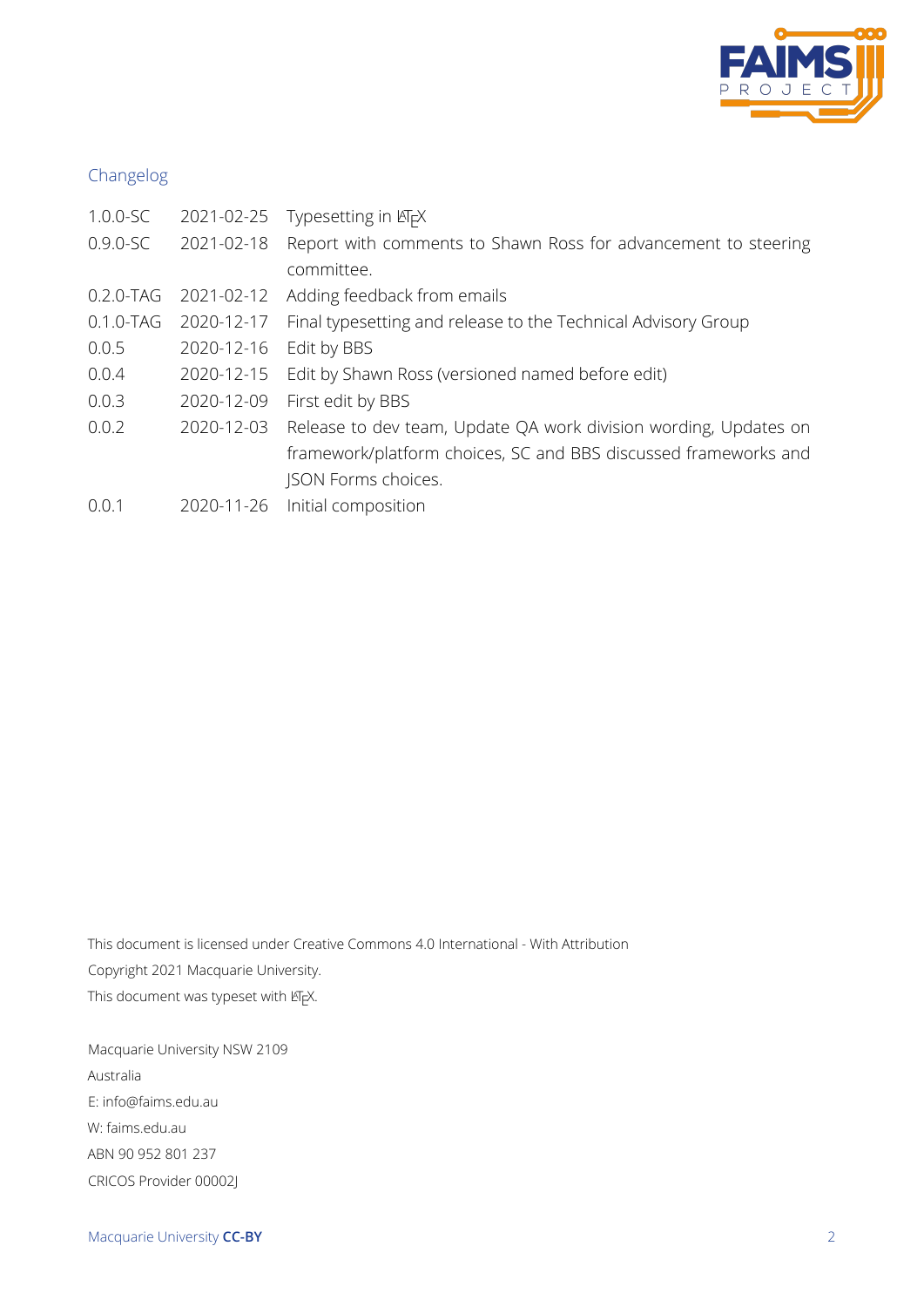

## **Contents**

| $\mathbf{1}$ | Design objectives<br>$\overline{4}$                 |                                                        |    |  |  |
|--------------|-----------------------------------------------------|--------------------------------------------------------|----|--|--|
| 2            |                                                     | Technologies                                           |    |  |  |
|              | 2.1                                                 |                                                        | 5  |  |  |
|              |                                                     | 2.1.1                                                  | 6  |  |  |
|              |                                                     | 2.1.2                                                  | 6  |  |  |
|              | 2.2                                                 |                                                        |    |  |  |
|              |                                                     | 2.2.1                                                  | 6  |  |  |
|              |                                                     | 2.2.2                                                  |    |  |  |
| 2.3          |                                                     |                                                        |    |  |  |
|              |                                                     | 2.3.1                                                  |    |  |  |
|              |                                                     | 2.3.2                                                  |    |  |  |
|              |                                                     | 2.3.3                                                  |    |  |  |
|              |                                                     | 2.3.4                                                  |    |  |  |
|              | 2.4                                                 |                                                        |    |  |  |
|              |                                                     | 2.4.1                                                  |    |  |  |
|              |                                                     | 2.4.2                                                  |    |  |  |
|              |                                                     | 2.4.3                                                  |    |  |  |
| 3            |                                                     | Non-elaborated functionality                           | 14 |  |  |
|              | 3.1                                                 |                                                        |    |  |  |
|              | 3.2                                                 |                                                        |    |  |  |
| 4            | <b>Team Composition and Development Plans</b><br>16 |                                                        |    |  |  |
| 5            |                                                     | <b>Future Decisions</b>                                | 17 |  |  |
|              | 5.1                                                 |                                                        |    |  |  |
|              | 5.2                                                 |                                                        |    |  |  |
|              | 5.3                                                 |                                                        |    |  |  |
|              | 5.4<br>17                                           |                                                        |    |  |  |
| 6            |                                                     | <b>Technical Advisory Group Comments and Responses</b> | 20 |  |  |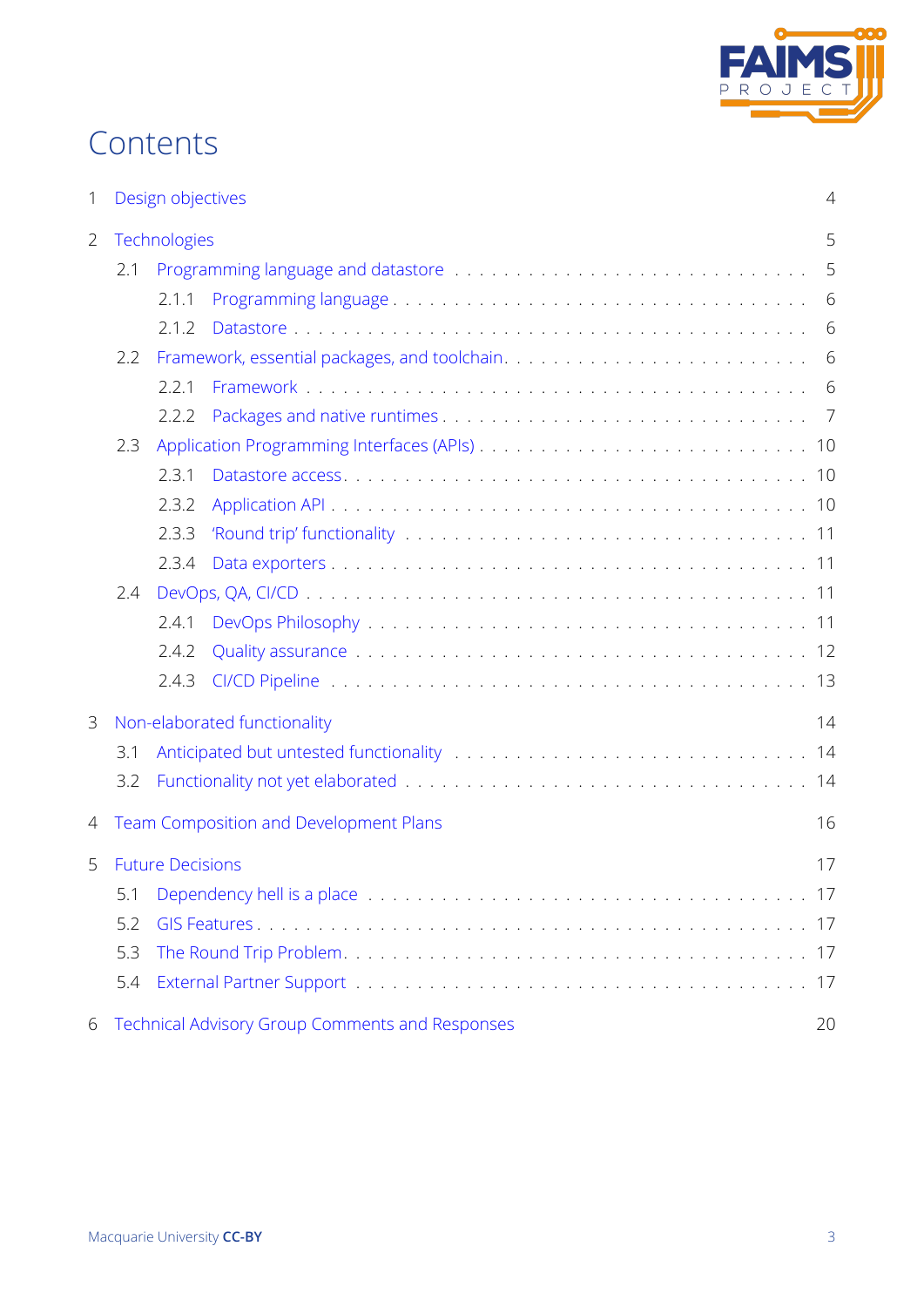

## 1 Design objectives

<span id="page-3-0"></span>FAIMS3 is a ground-up rewrite of the FAIMS Mobile (v2.6) offline-capable, geospatial, multimedia, field-data collection application (Ballsun-Stanton et al. 2018). This rewrite is designed to be multiplatform, maintainable, and to support data collection at a citizen-science scale. The code and platform should last for at least five years, [assuming regular ma](https://github.com/FAIMS)intenance.

These are difficult objectives.

Our memorandum of understanding with the developers lists the following intended capacities:

- Replicate all FAIMS v2.6 features that are currently used as part of three projects' research practice: CSIRO environmental geochemistry, LTU Mungo Lakes archaeology, and UNSW Oral History.
- Allow self-service customisation and deployment via a web application without needing FAIMS team intervention for the vast majority of deployments.
- Operate cross-platform, running the same code on Android, iOS, and 'desktop'.
- Allow data 'round trip' to web and desktop applications. Round-trip, aspirationally, can be considered as data captured in-field, edited externally, then returned to the device in editable format.
- Improved scalability and performance. Our target is ten times the number of records per deployment compared to v2.6 plus server-to-server synchronisation.

Pragmatically, we had to balance these objectives against available skills, the costs of retraining/hiring, development budgets/timelines, and future maintainability. During elaboration, we had several objectives:

- 1. Try to quickly falsify technologies to rule-out unsuitable ones;
- 2. Build a team determine patterns of communication, management, and capabilities;
- 3. Explore where we needed to take on technical debt, what developmental affordances were supported by our choices, what external dependencies will be a worthwhile tradeoff between time saved versus external support risk, and where we will have to rebuild components because external support was insufficient;
- 4. Explore the technologies needed to support development and make a persuasive case for DevOps choices;
- 5. Produce elaboration outputs that indicate the feasibility of our desired development; and
- 6. Elicit feedback from the project community to provide an external perspective that can catch errors and suggest improvements.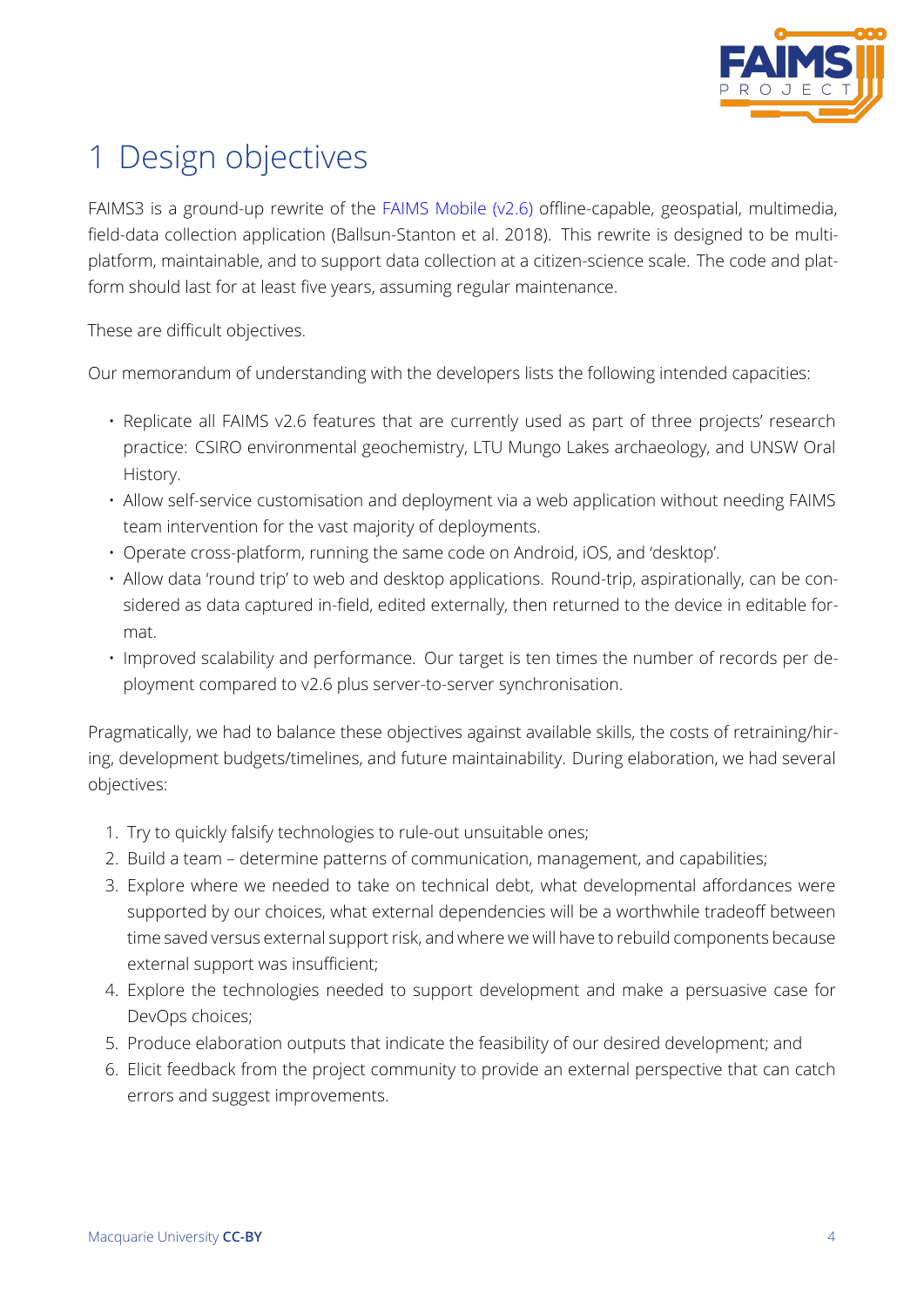

# 2 Technologies

## 2.1 Programming language and datastore

<span id="page-4-1"></span><span id="page-4-0"></span>Language-wise, our primary inquiry compared the modern Javascript app development ecosystem versus promoted languages like Google's Dart. Javascript has advanced significantly over the years, moving from a browser-based web-scripting language to a modern, fully fledged programming language capable of managing front-end experience and back-end business logic. Dart, on the other hand, is a recently designed, purpose-built language from Google that assessors found persuasive in the FAIMS submission to the DataApp Challenge competition as a 'well-supported native-code compilation framework' (Bureau of Reclamation 2017). While Dart compiles to Javascript or native-code application, none of the proposed programming team has experience with the language.

Initial inspection, unfortunately, was enoug[h to d](#page-18-0)iscount Dart. While Node.JS has excellent *offline* NoSQL support with Apache's PouchDB, and server-side synchronisation with CouchDB, no similarly mature packages exist for Dart. We also found no persuasive mapping packages. Dart is certainly a viable tool for standard web applications built using a modern client-server or online serverless environment. However, its design priorities and library support do not emphasise multi-OS, geospatial, offline capabilities. Furthermore, Dart's library environment is less mature than Node.JS. This lack-of-maturity for offline and geospatial support, combined with Google's proclivity to abandon underperforming projects, argued against Dart.

We also had to decide between writing native applications versus making a pure Javascript webapp. Native applications in Java, Objective-C, and a language appropriate for desktop provide lower-level access to operating systems, sensors, and device capabilities in exchange for a tripled programming load. At the other end of the spectrum, we could pursue a pure-browser progressive web application approach, offering a seamless multi-platform experience in the browser. We chose neither of these routes. On one hand, we could not deploy a pure progressive web application that runs only in a browser since we had to access device capabilities that are carefully and appropriately isolated from the browser. On the other, we chose not to deploy a purely native application due to the expense of development without a compelling need for the performance gains offered by low-level operating system access.

<span id="page-4-2"></span>We chose the middle route: wrapping a progressive Javascript 'single page application' in native code. That way, we can 'deploy an app' (native code) to all platforms (AppStore, Google Play, Microsoft Store) but written in Javascript and shipped with enough webbrowser-like code so that it acts and appears as a normal application on someone's mobile or desktop de[vice. This approach, de](https://en.wikipedia.org/wiki/Single-page_application)ploying 'native progressive webapps' is an extremely common programming practice for those projects needing to deliver a multiplatform experience without the ability to support three or more distinct programming teams.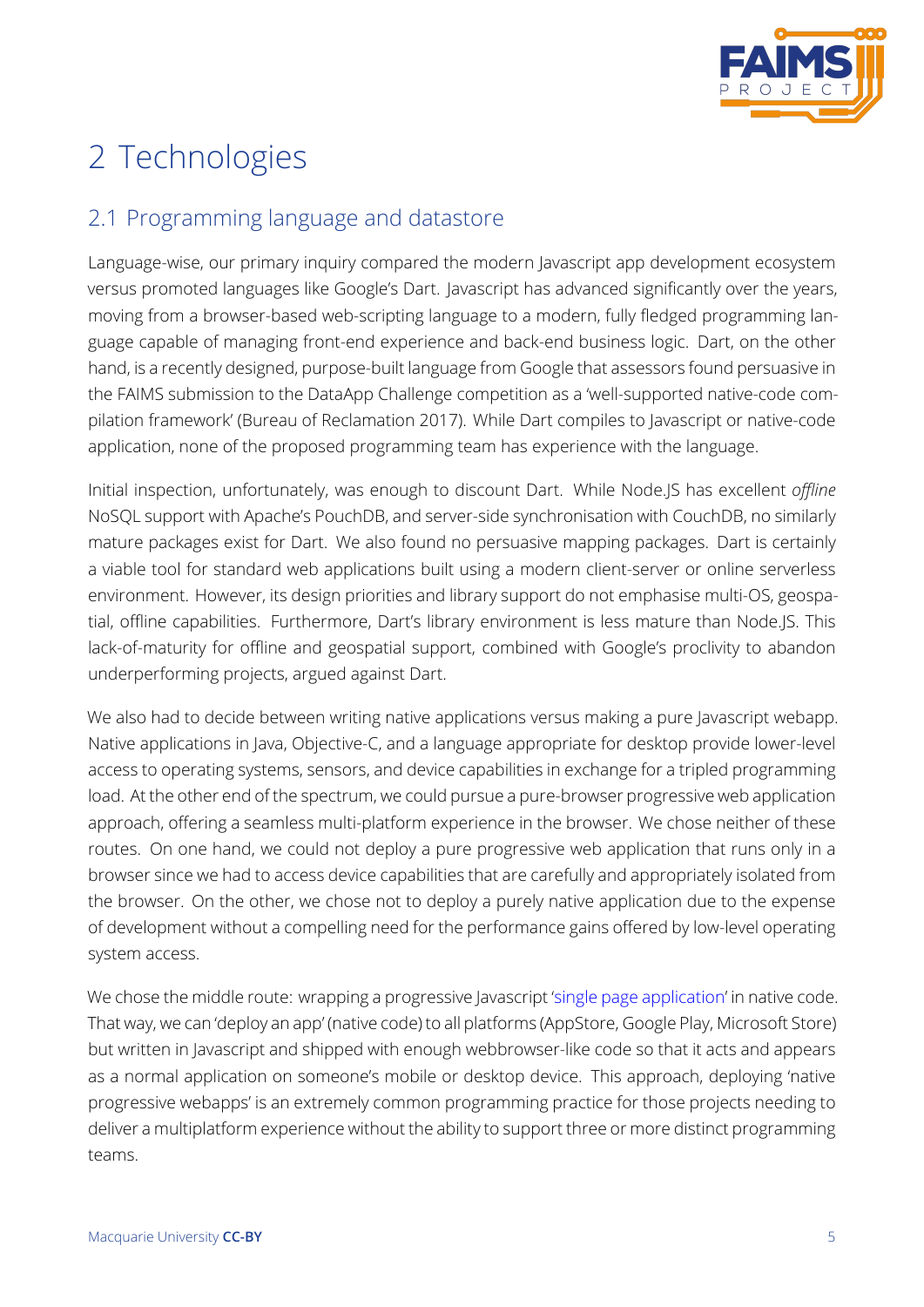

#### 2.1.1 Programming language

We will use ECMAScript 6, known as Javascript, with JSX code extensions. This choice was primarily motivated by the React framework and ecosystem – though we are still investigating the need for a framework like React at all. We will be using Node.JS v14 for Alpha development as it is the current LTS release. It will reach end-of-life on 2023-04-30. If possible, we will try a version upgrade to v16 as early as possible to extend EOL to 2024. We recognise that these short 'long-term service' releases will impose substantial maintenance – but as we plan for a yearly maintenance cycle to allo[w testing](https://nodejs.org/en/about/releases/) [and ensure](https://nodejs.org/en/about/releases/) support for major Android and Apple releases, bumping and testing the node version will be part of that plan. Furthermore, we anticipate a need for more frequent security releases due to the enormous complexity of the Node.JS package ecosystem.

All base components of FAIMS3 developed by us will be written in Javascript: the application, the module designer, and whatever supporting server infrastructure is required. There may also be a need for OS specific plugins to support specific functionality, though we will try to avoid this exigency whenever possible.

#### 2.1.2 Datastore

<span id="page-5-0"></span>We have chosen to use the CouchDB document store as our fundamental database. It is a robust multi-master document store designed to deal with intermittent connectivity and opportunistic synchronisation. It is ACID-compliant and supports integral document versioning implying support for a version-history similar to that of FAIMS2.6. It also has a stronger focus on mobile application support via PouchDB. Finally, the Apache License used for CouchDB and PouchDB is more permissive than the viral AGPL. We have therefore chosen the robust and mature pair of C[ouchDB 3 / Pouch](https://docs.couchdb.org/en/stable/api/database/misc.html#db-revs-diff)DB 7 [as the FAIMS3](https://dba.stackexchange.com/a/248675) datastore. Elaboration experiments with these DBMSes in [React and React-Native](https://severalnines.com/database-blog/battle-nosql-databases-comparing-mongodb-and-couchdb) [have](https://severalnines.com/database-blog/battle-nosql-databases-comparing-mongodb-and-couchdb) pr[oven satisf](https://pouchdb.com/)actory. We hope to be using GeoCou[ch as a spatial index addo](https://db-engines.com/en/system/CouchDB%3BMongoDB%3BPouchDB)n for CouchDB and GeoPouch as its local complement but both GeoCouch and GeoPouch are aging projects that do not have current updates. While there is legitimate concern around GIS performance, we have not investigated implementation options for the specific geospatial functionality and tradeoffs needed for our target users and their modules.

### 2.2 Framework, essential packages, and toolchain

#### <span id="page-5-1"></span>2.2.1 Framework

<span id="page-5-2"></span>We are not yet convinced that we want to take on the technical debt of the React framework. However, we have investigated React and React Native, and we undertook preliminary investigations of Ionic and Vue. As a result, if we do use a framework, it will be React 17. React 17 supports gradual upgrades and, considering the current developer-base of the framework, it will still be in use in 2025.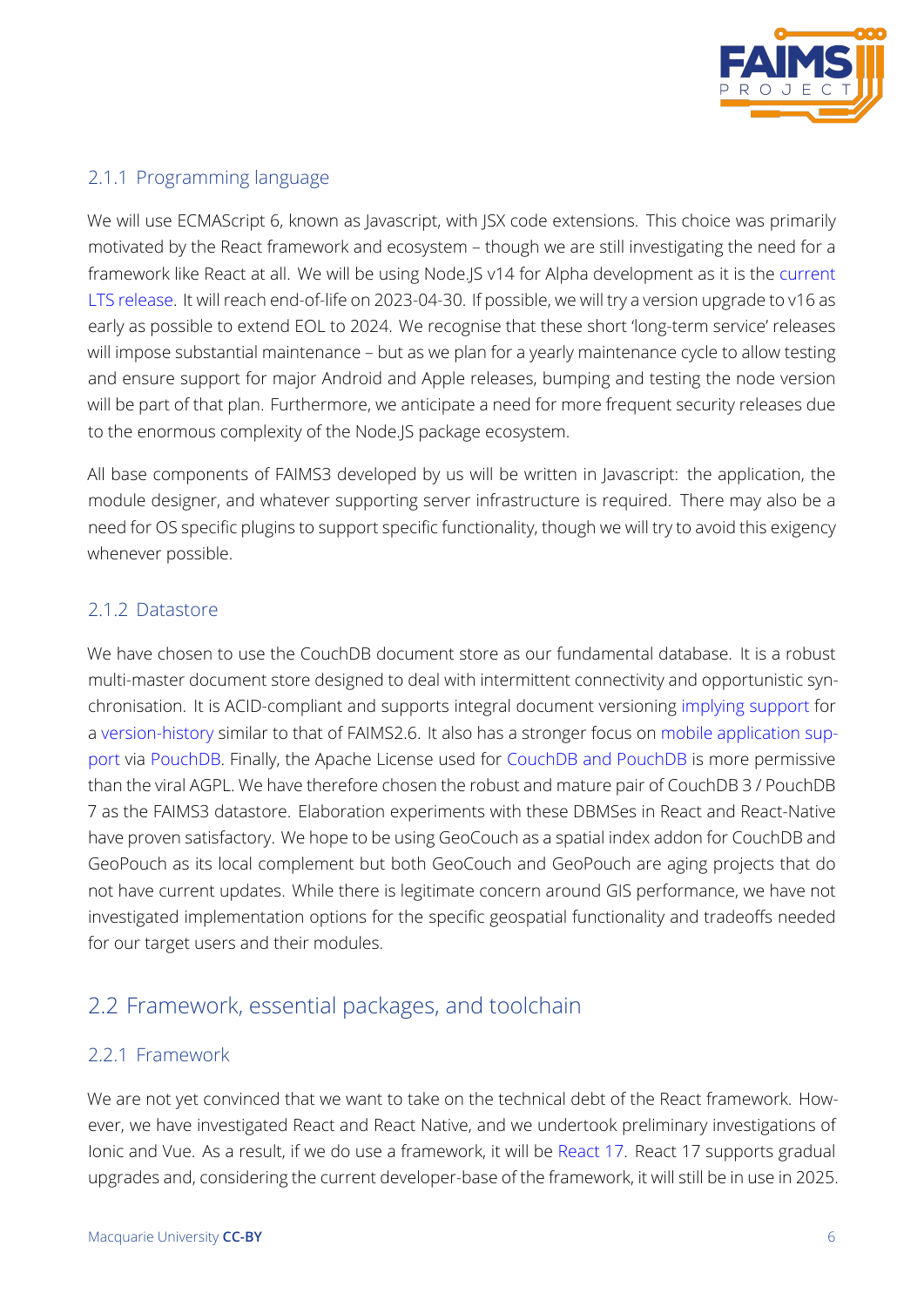

The choice of React is driven by the experience the team has with it and the lack of clear differentiators with Vue. We did not investigate Angular due to the expert advice of our programmer who is involved in a complex and entailed migration away from Angular.

The main alternative to using React would be to use a collection of more limited frameworks for specific tasks such as building web components, producing page layout, etc. The main advantage of this approach would be reduction of overall project dependencies, but we currently believe that the value of React outweighs its concomitant dependency risks.

One of our elaboration exercises was exploring React Native. React Native did not present the same capabilities as React in terms of its supported packages and is not yet at a stable release. Due to its relative immaturity and lack of compelling advantages over React, we chose not to explore React [Native further.](https://github.com/FAIMS/faims3reactnative)

We also chose not to explore the Ionic framework. While it does have some useful upgrades for Capacitor, discussed in the next section, the features offered in either its open source or enterprise versions were not required during elaboration. During development, however, if one of those Ionic plugins for Capacitor are needed, we would need to make a judgement call about including the whole Ionic framework.

#### 2.2.2 Packages and native runtimes

#### <span id="page-6-0"></span>Compiling to Native runtimes

Our cross-platform commitment requires systems able to compile to Apple and Android native runtimes, as well as building to Electron's native desktop wrappers and a Progressive Web Application for pure web browser support. We investigated Apache Cordova, Ionic's Capacitor, and Facebook's React Native for this purpose. React Native did not offer compelling advantages for our use-case, and increased development friction. React Native's plugin ecosystem also appears weaker compared to the first-class support from Ionic. While Cordova *nee* PhoneGap was initially our preferred native runtime, it does not offer the same access to web APIs and native [platform capabilities.](https://ionicframework.com/blog/ask-a-lead-dev-react-native-or-ionic/)

Ionic's open source offering in this space is Capacitor. Capacitor, billed as the successor to Cordova, compiles to a Native Progressive Web App, giving us the [flexibility to include native c](https://ionicframework.com/resources/articles/capacitor-vs-cordova-modern-hybrid-app-development)ode for OSspecific features. Capacitor offers critical capacities required for feature delivery and performance. Capacitor compiles its Javascript into platform-specific IDE builds which allow us to 'add custom native code...wit[hout having to build a new plug](https://ionicframework.com/docs/reference/glossary)in for it [and] provides better app maintainability as new mobile operating system versions are released'. This support for mobile operating system upgrade and migration is critical to FAIMS3's long-term sustainability and is a major benefit over Cordova for this project.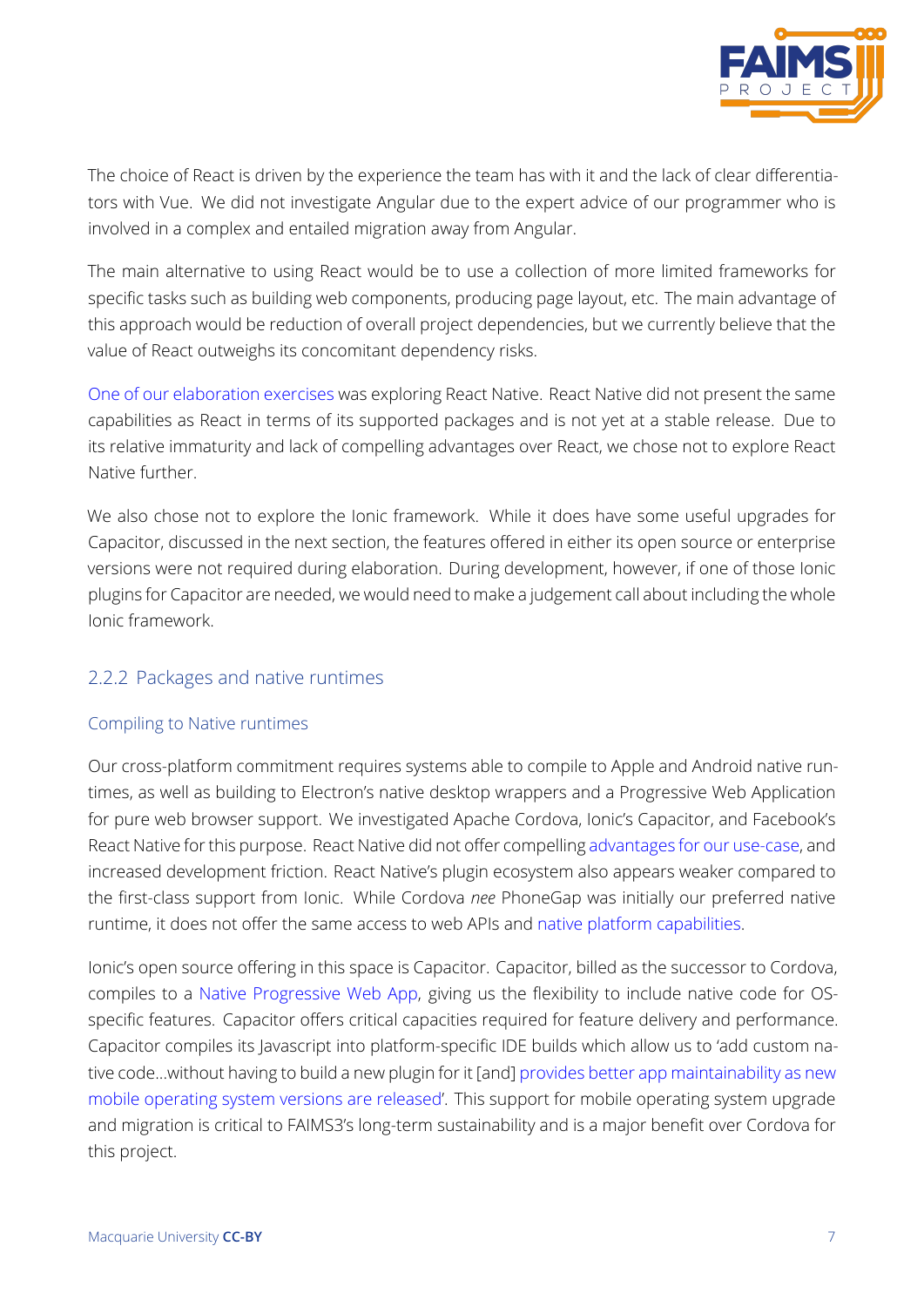

We investigated Ionic Enterprise due to their claims of 'enterprise security updates' and its Capacitor enterprise plugins. We have, however, seen no compelling features in its enterprise support. If we decide that JSON Forms, when implemented in detail, do not provide the schema support we require, we will investigate Ionic again, since it offers some additional functionality in that regard.

#### JSON Forms

We are provisionally satisfied with the functionality of JSON Forms, which renders a JSON Schema as a dynamic form. Although we have some concerns about its capacity to accommodate the complexity we will ask of the system, we have not found a persuasive alternative for dynamic form rendering based on a JSON schema. If JSON Forms fails, we [will need to](https://jsonforms.io/) contribute to the package, fork it, or build our own. This will be a significant but necessary expense, but one that would result in downscoping other features.

The main shortcoming of JSON Forms arises from the JSON Schema standard itself, which does not allow sub-typing (defining types as specialisations of other types). This lack of subtypes makes it hard to extend the basic set of types to cover new kinds of input fields. For example, we would like to have a library of predefined types like 'GPS Location' that could be used in any application. Two things stop us. First, we cannot build a 'standard library' of these custom subtypes in the style of the FAIMS v2.6 autogenerator. Each JSON Schema would need to be entirely self-contained. Secondly, even if we declared these subtypes in a schema, the declaration is not of an abstract type but of a full form element. Having two or more GPS Locations in one form would either require them to have the same 'prompt' (form label) or be defined as separate types (top-left-GPS-location, secondary-GPS-location, etc). This constraint on custom fields means that we will need to extend the JSON Schema to allow us to write appropriate specifications. Such development would also prevent use of any existing JSON Form library in our application.

The JSON Schema is basically sound, but we need to build our own version that meets project requirements. The architecture of the JSON Forms library is quite complex, as it handles multiple host frameworks and multiple output rendering options. We can learn from and build upon the existing library but we will need our own implementation. A major effort of alpha development will be to design and build a sub-system that can instantiate appropriate forms from a JSON representation.

#### Leaflet

The other major avenue of investigation during elaboration was mapping / mobile GIS support. We currently favour an approach using Leaflet, a Javascript tile-render. Leaflet supports many of the features researchers used in FAIMS v2.x – raster maps, vector maps, dynamic points, vectors, and rudimentary vector styling. It also utilises hardware acceleration on mobile devices, which should result in a higher performance. We are investigating multiple offline modes for Leaflet, either with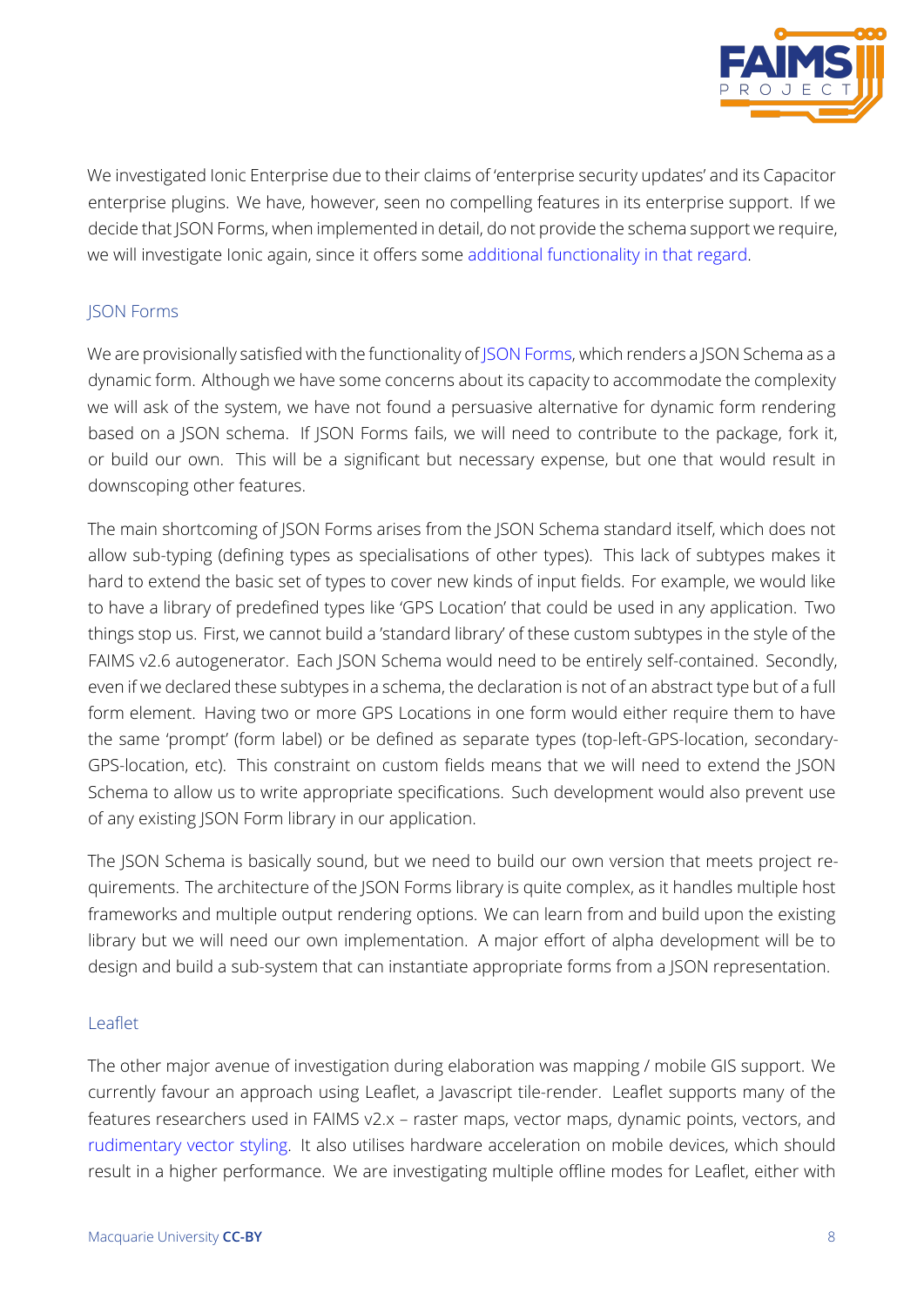

a global caching functionality or something like Leaflet Offline, another tradeoff between development time and external dependencies. Since Leaflet is an open-source javascript project, however, it does not present the same external library trap as Nutiteq (a proprietary mobile GIS) did for FAIMS v2.x. Nutiteq locked us into a specific Android A[PI and Sqlite ve](https://github.com/allartk/leaflet.offline)rsion and then stopped supporting their code. Because Leaflet does not dictate our datastor or ship with native code that we have to incorporate into our application, it is much easier to switch it out later.

Geospatial storage has advanced significantly since our last elaboration in 2013 (when the only viable option was Spatialite extensions to SQLite rendered via a mobile GIS). We will store GeoJSON in our CouchDB document store. Hopefully, as discussed earlier, using the GeoCouch spatial extension to allow for spatial queries to reduce rendering complexity. We do not anticipate building significant GIS query capabilities into our fundamental datastore as those expensive features were underutilised by clients in FAIMS v1.0-2.6. Instead, we will rely on building that functio[nality into plugins when explici](https://github.com/couchbase/geocouch)tly required (and funded) by clients. A more modular design will also allow us to replace components as they reach end-of-life without impacting the rest of the application.

However, other members of the FAIMS Leadership team have experience with Leaflet and geojson and note that both have a ceiling when it comes to fast display of complex and large (10000+) geospatial datasets. We do not plan to implement significant GIS functionality in the application, but being able to visualise collected data is an essential requirement. Therefore, it is important that users be able to visualise all the points they have collected on an open street map or satellite view as a minimum basis for field usability. While some projects will need to collect more sophisticated GeoJSON objects (lines, linestrings, and polygons), we anticipate that support for the collection of these objects will happen in a later development cycle - not because the library does not support it, but because the user interface needed to specify and interact with complex geometries will consume significant development time and is not part of the three modules we are targeting as part of this development cycle. However, all of the fundamental data structures support a more sophisticated mobile GIS – which we develop with successive rounds of funding.

However, more projects will need to visualise external vector data. To increase GIS vector display performance, we hope to use Leaflet.VectorGrid or Leaflet.VectorTileLayer as a way of precomputing and rendering these vector tiles. However, we did not have enough built during elaboration to justify significant exploration of GIS capabilities in this phase. As a development priority, however, we will focus more on GIS performa[nce than features.](https://github.com/Leaflet/Leaflet.VectorGrid)

#### Dynamic Plugin Architecture

Because we will be building a 'progressive native web application' written in Javascript, we will rely heavily on a dynamic plugin architecture. As many aspects of the application as possible will ship as plugins. This approach provides a modular structure that avoids vendor lock-in. It also supports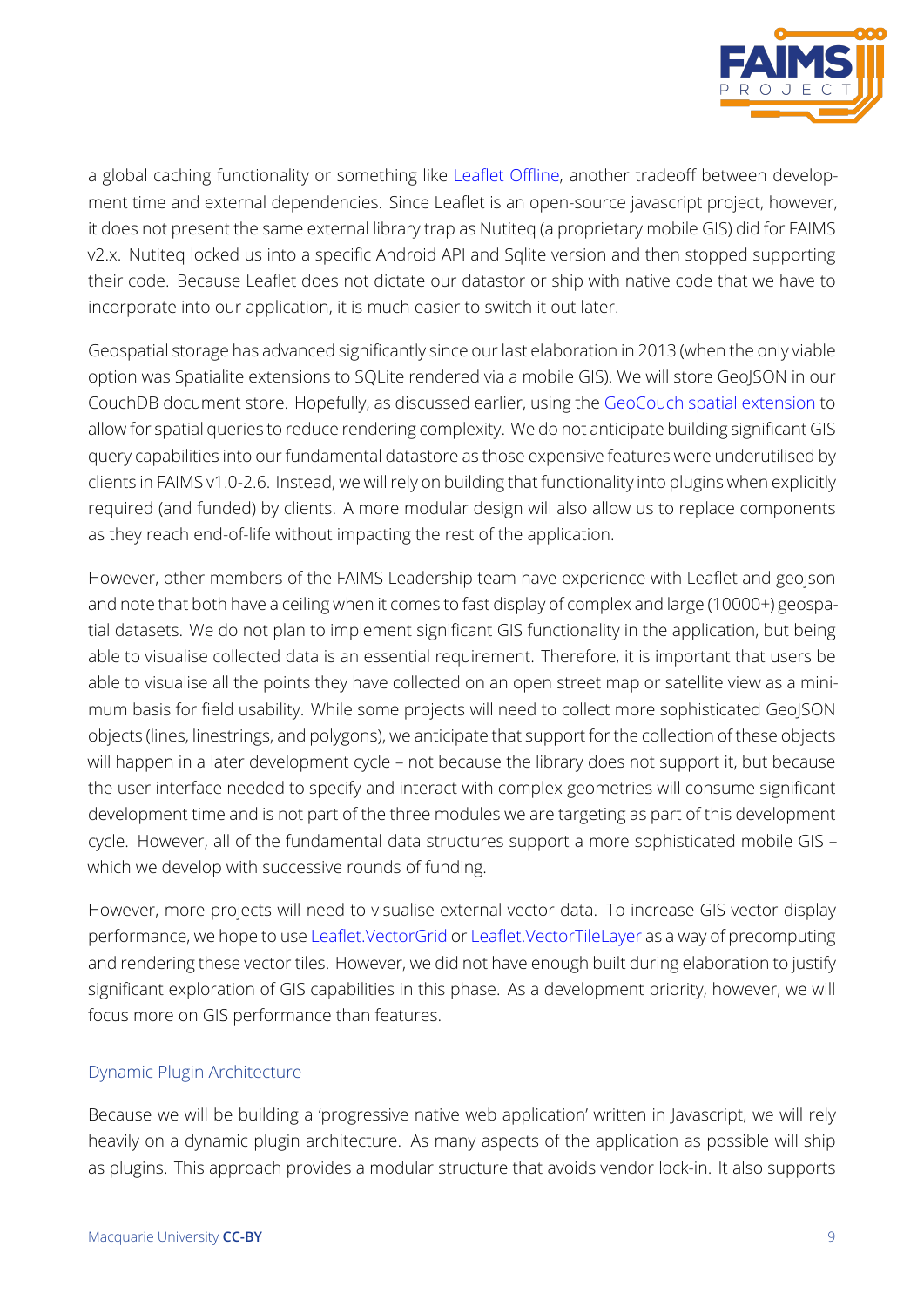

custom functionality required by clients without recompiling the application. We hope to be able to have modules load custom, module-specific, plugins downloaded from a central server. For example, instead of compiling Zebra bluetooth printer support into the core FAIMS application, we hope to load the necessary bluetooth-serial plugins dynamically when users request the CSIRO module. This will improve performance for modules that do not require the additional functionality and allow us to more easily customise specific user experiences. Our intended plugin architecture will support Javascript and webassembly.

We have not significantly elaborated on our plugin architecture. While there are indications that Android and iOS support dynamic loading, there is no evidence that Capacitor integrates into these specific native code features. We hope to also support Java (Android) and Swift (iOS) dynamic plugins, but that hope is not currently explored in the literature.

Where possible, we will strongly prefer Javascript plugins for maintainability, although some tension exists between Javascript and native binding-reliant elements. If we use dynamic, native-code plugins, they will have to be transpiled into objective C and Java as needed. Only in the last resort will we write new Objective C or Java. Managing these development time tradeoffs will be one of the major factors of plugin versus core functionality.

### 2.3 Application Programming Interfaces (APIs)

<span id="page-9-0"></span>One of the limiting factors of FAIMS 2.6 was the lack of interoperability with external programs, requiring dedicated on-server 'exporters' to transform module data and produce files compatible with spreadsheets, ArcGIS, and Google Earth. FAIMS 3 will instead support a modern API for data exchange and other interactions.

#### 2.3.1 Datastore access

<span id="page-9-1"></span>A highly normalised, append-only relational database was required in FAIMS v1.0-2.6 to support profound customisation and robust versioning, but it made data export difficult and data import nearly impossible. In FAIMS 3.0, we will open our data to external services. We plan to use an unmodified CouchDB instance as our server-side datastore. CouchDB uses well documented RESTful APIs to create, read, update, and delete data. Therefore, most external interactions with our server do not involve the mobile application; users only need to know how we store record 'documents' in the database.

#### 2.3.2 Application API

<span id="page-9-2"></span>The FAIMS 3 application, however, should function both as a data collection app and a 'server,' handling module coordination and data synchronization within the same codebase. As a result, indi-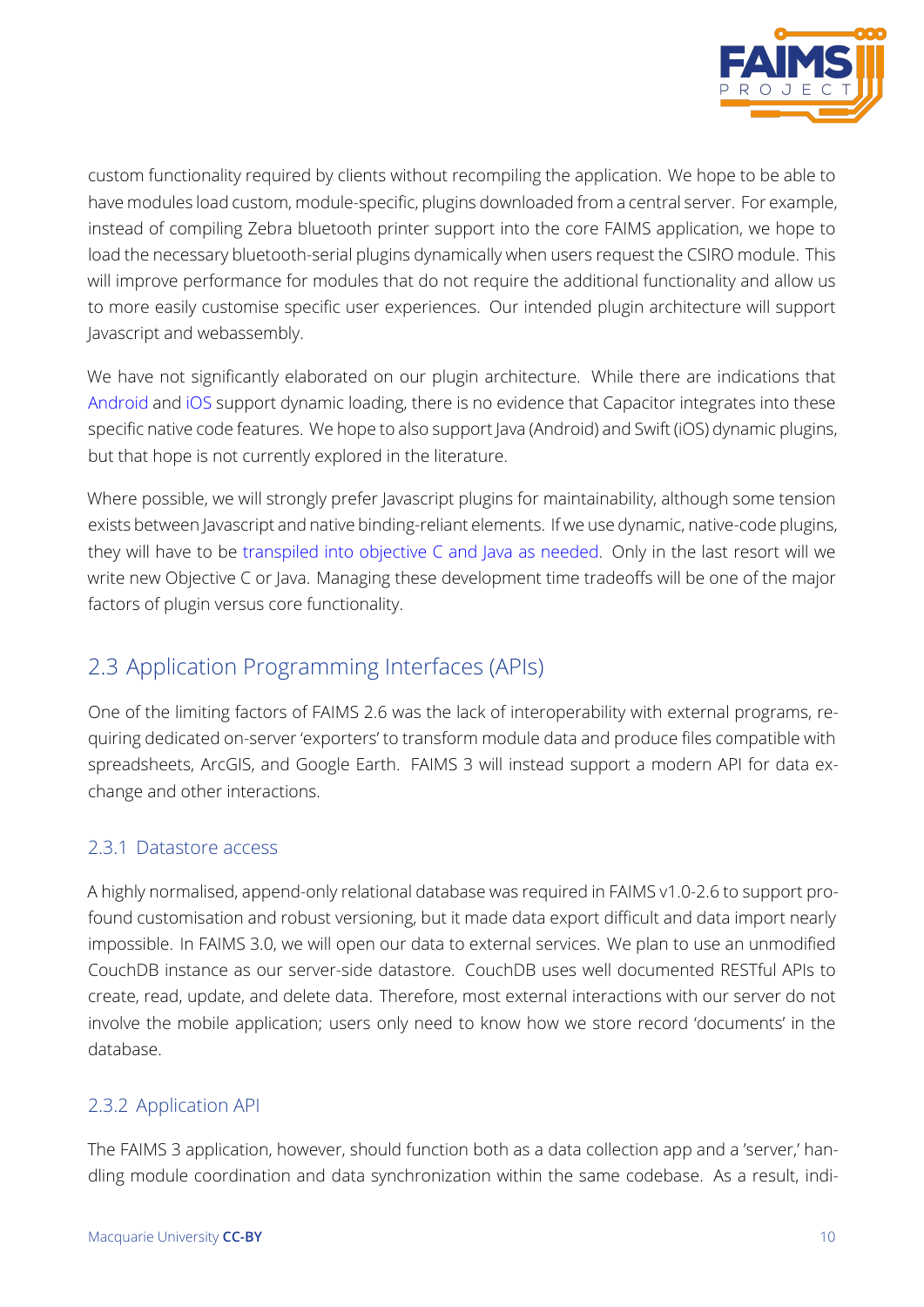

vidual instances of the app will need to be able to communicate to each other: changes in data, modifications in vocabularies, and sometimes even acting as a server, given an instance of the app running inside a cloud virtual machine.

Thus, the FAIMS 3 app will support an API allowing module creation and access alongside data creation, reading, updating, and deleting. While access to the CouchDB datastore will be permitted, some partners may prefer to engage with a single, consistent record-level API rather than implementing record-parsing inside of their systems.

#### 2.3.3 'Round trip' functionality

<span id="page-10-0"></span>At present, there are too many dependencies in any 'round trip' between FAIMS and data editing or analysis software to decide on technology. Interaction with the Application API will likely be the basis of any data 'round trip' with properly configured external programs. Our fallback is provision of a tabular multi-record editable data view with interactive editing (i.e., something like a spreadsheet). Libraries that can interact with 'excel workbooks' suggest the viability of this approach. Potential integration with desktop applications and existing online services requires further exploration.

[There are also indications that the](https://www.npmjs.com/package/xlsx) Web Feature Service specification offers a way to expose geospatial vector features in an *editable* fashion to GIS software. While we have not investigated how to engage with this specification, we are optimistic that some sort of GIS round trip is theoretically supported by external vendors.

#### 2.3.4 Data exporters

<span id="page-10-1"></span>An exporter is a data manipulation sequence, so it is either implied in the round-trip functionality, or is well demonstrated by FAIMS 2.6 exporters.

## 2.4 DevOps, QA, CI/CD

#### <span id="page-10-2"></span>2.4.1 DevOps Philosophy

<span id="page-10-3"></span>Tooling and infrastructure choices have been made to minimise system administration and server requirements. As such, exploiting open-source development incentives offered by GitHub, Atlassian, and BrowserStack were fundamental to our approach. GitHub's offerings for Open Source Teams, Education, and public repositories allow us to run our CI/CD pipeline for free along with maintaining a robust set of version controlled repositories. Atlassian's Open Source Project License allows us to use a professional Jira and Confluence instance for free, hosted by Atlassian. [BrowserStack for](https://github.com/account/organizations/new?plan=free&ref_cta=Sign%2520up%2520your%2520team&ref_loc=changing%2520the%2520world&ref_page=%2Fpricing&source=pricing-open-source) [Open Sour](https://education.github.com)ce allows us to run device level end to end and integration tests on real and virtual devices. Utilising these software-as-a-service offerings allows us to d[emonstrate a software deliver](https://www.atlassian.com/software/views/open-source-license-request)y pipeline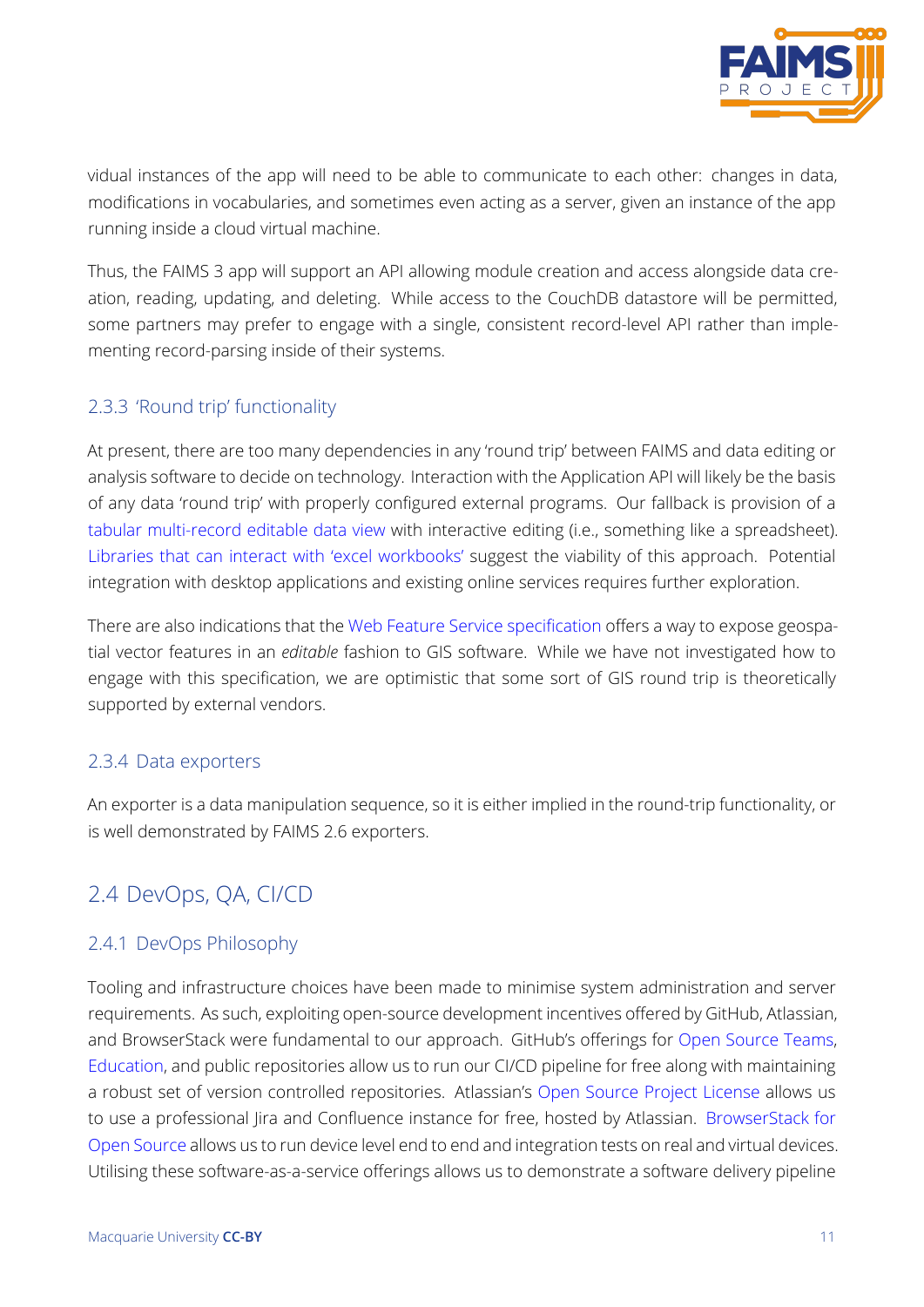

that can be maintained long term by 0.2-0.4 FTE.

The next major constraint was to automate testing to the extent possible. One flaw with FAIMS v2.x was that updates required more than a week of manual testing. This manual workload rendered regression testing expensive and performance testing or end-to-end tests impossible. As FAIMS3 is designed to be self-service – from module generation to data export – automated end-to-end testing was a fundamental requirement.

Testing responsibilities will be divided between the teams. Our programmers will be responsible for writing unit tests in Jest. These Javascript unit tests will test low-level code functionality that does not interact with the user interface. Our external QA team will be responsible for integration and end to end testing. This higher level testing will ensure that all the components work together, that the user interface is tested, and will make sure that features as specified in user stories are exercised. CSIRO will also be responsible for double-checking our code documentation, to make sure it is informative to someone without immediate access to the developers. This approach will create a project that will ensure a level of professionalism and robustness that allows for deployment and operation at scale – and may attract external developer contributions. This design decision, however, reduces feature development due to the higher quality assurance demands placed on each feature. We believe that the tradeoff is worth it for software being developed for a five-year lifespan.

#### 2.4.2 Quality assurance

<span id="page-11-1"></span><span id="page-11-0"></span>Unit testing will be written in Jest and run as part of a Github Actions pipeline. Unit tests will be evaluated as a pre-commit hook, using GitHub actions on commit and pull requests. Unit tests will also be discussed as part of sprint planning and demonstrated during sprint demos. One measure of quality assurance is code coverage, how many lines of [code are 'exercised' by U](https://github.com/FAIMS/FAIMS3-Elaboration/blob/master/.github/workflows/node.js.yml)nit Tests. By measuring code coverage of unit testing as one of our development goals, we can hopefully make sure that we have a robust and comprehensive testing suite at all levels – suitable for five or more years of maintenance. Unit testing, however, does not include UI testing, integration testing, regression testing[, or end-to-end testing. CSIR](https://jestjs.io/docs/en/cli.html#--coverageboolean)O will be responsible for developing the integration tests that will provide assurance that all components fit together and deliver our intended outcome. One design goal is to ensure that these integrated tests can also function as part of an end-to-end testing regimen so that the entire application can be exercised nightly. Unfortunately, test development is time-expensive, so we anticipate some features to require manual regression testing despite the planned end-to-end framework. Features that depend on external devices or sensors are especially likely to require manual testing. Nevertheless, if we can minimise manual testing when shipping a new version, we can release more often and with more confidence.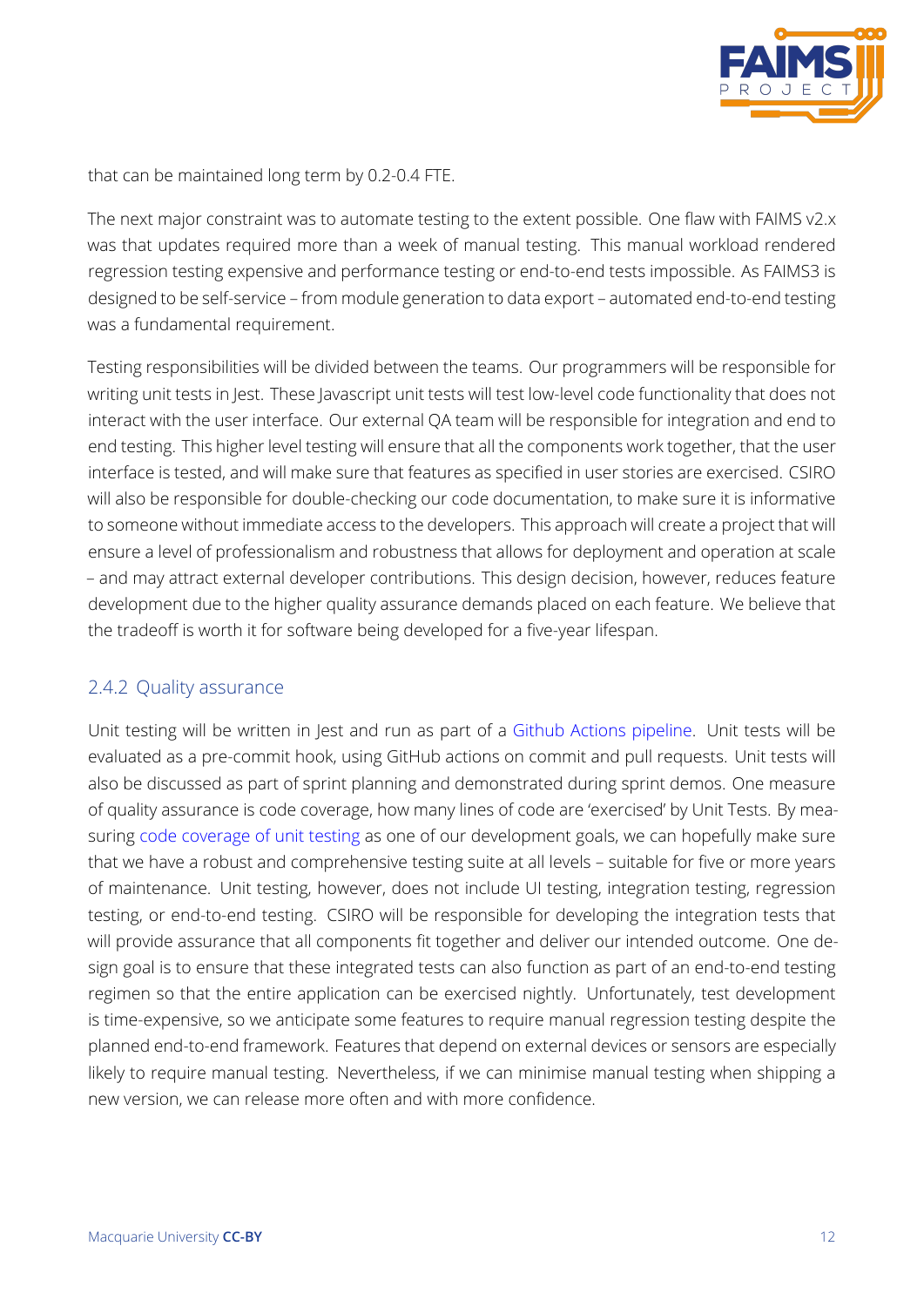

#### 2.4.3 CI/CD Pipeline

Github Actions will provide our fundamental continuous integration / continuous delivery pipeline, compiling on commit, running Jest Unit Tests, using Capacitor, Fastlane, and Electron to build a PWA, desktop installers, and producing signed code ready for deployment to Google Play and the Apple AppStore. These binaries will then automatically upload to BrowserStack App Automate for integration tests and end-to-end testing.

We are using the generous Open Source options for both GitHub and Browserstack for this purpose, which should provide sufficient build minutes to maintain a good testing pipeline at a very low cost.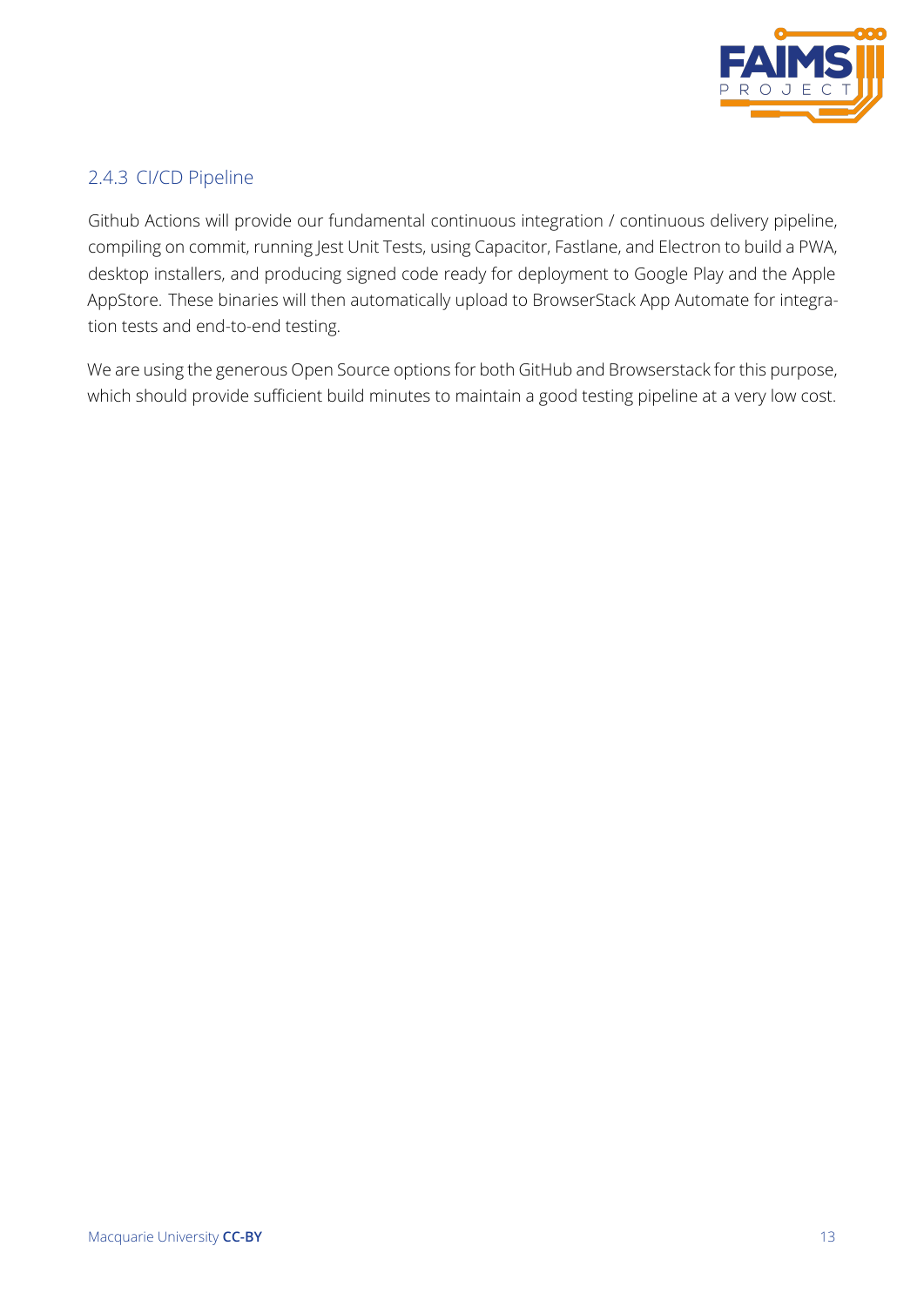

# 3 Non-elaborated functionality

## 3.1 Anticipated but untested functionality

<span id="page-13-1"></span><span id="page-13-0"></span>We did not test extended Capacitor functionality because we needed to prioritise basic data structures, language features, and map-showing functionality. Documentation, however, indicates that the following required functionality exists as Capacitor plugins:

- Basic geolocation: https:/[/capacitorjs.com/docs/apis/](https://capacitorjs.com/docs/plugins/community)geolocation
- Basic file access: https://capacitorjs.com/docs/apis/filesystem
- Basic camera: https://capacitorjs.com/docs/apis/camera
- Save/play video: h[ttps://github.com/capacitor-community/media](https://capacitorjs.com/docs/apis/geolocation)

If we choose to include [Ionic as well as React](https://capacitorjs.com/docs/apis/camera) in our dependencies, we would increase our dependence on external ve[ndors and libraries they choose to import, but we](https://github.com/capacitor-community/media) would gain additional features for little development time:

- A barcode scanner (CSIRO): https://ionicframework.com/docs/native/barcode-scanner
- Raw Bluetooth serial connections for mobile printing (CSIRO): https://ionicframework.com/docs/native/bluetoot serial
- A document scanner (Oral history for PICF forms): [https://ionicframework.com/docs/nat](https://ionicframework.com/docs/native/barcode-scanner)ive/documentscanner
- [Audio](https://ionicframework.com/docs/native/bluetooth-serial) capture (Oral history): https://ionicframework.com/docs/native/media-capture

Exte[rnal GPS](https://ionicframework.com/docs/native/document-scanner) support (a common requirement) would require us to fork, adapt, and support a Cordova plugin and Javascript library[:](https://ionicframework.com/docs/native/media-capture)

- https://github.com/heigeo/cordova-plugin-bluetooth-geolocation
- https://github.com/infusion/GPS.js/

Basi[c GIS analytics \(Lake Mungo for finding grid squares\) requires:](https://github.com/heigeo/cordova-plugin-bluetooth-geolocation)

• https://turfjs.org/docs/#intersect

### 3.2 [Functionality not yet elab](https://turfjs.org/docs/#intersect)orated

<span id="page-13-2"></span>FAIMS 3 has many planned features that do not exist as libraries to include within our planned Javascript framework, or that depend so strongly on infrastructure and architecture decisions that anticipating a solution now would be premature. Functionalities that we anticipate but have not yet elaborated include: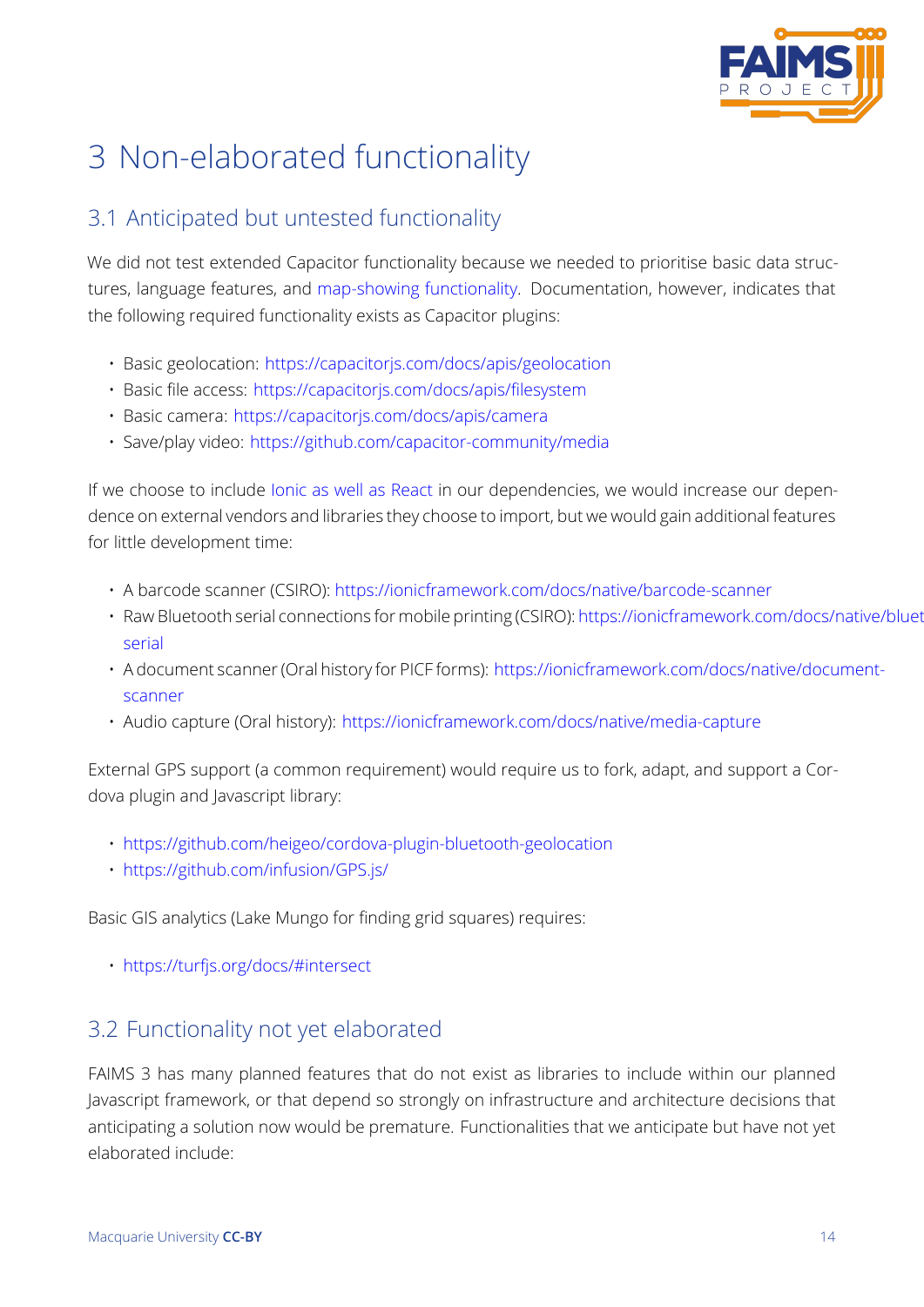

- Offline Map loading and serving. One option is utilising something like the Shapefile Package during module generation to convert vectors into GeoJSON, plus an offline tile server. Offline maps, GIS, and map generation is a part of FAIMS 3 that could consume extensive resources and it must be carefully managed. Both CSIRO and Lake Mungo require th[e display and man](https://www.npmjs.com/package/shapefile)agement of vector and raster layers, but we have not yet explored tr[ade-offs between](https://www.npmjs.com/package/mapeo-server) options. Leaflet has demonstrated that it can render offline maps and points, so our fallback will be to run a 'normal' map tile server and then allow caching of maps on the device.
- UI elements (especially 'dynamic' UI). We have not yet explored interface elements like 'tabs' and 'tab groups', including the ability to dynamically alter input fields based on user interactions, as used in FAIMS v2.x. Dynamic manipulation of HTML is an extremely mature technology.
- GUI module generator depending on complexity, we will need to decide between schematic representation (lists of elements) versus a more WYSIWYG editor. However, developing a standard web application which does not require offline support which can generate a module specification through some means is not of concern.
- External data importers are not currently planned during this development cycle, but may be implied by the round-trip functionality or, at minimum, developed as a later plug-in (accommodated by the architecture discussed above).
- On-load Internationalisation is well demonstrated in FAIMS 2.6.

OSGeo integration. Use of GeoCouch, GeoTools, and GeoServer have implications for map-serving and roundtri[p capabilities.](https://react.i18next.com/)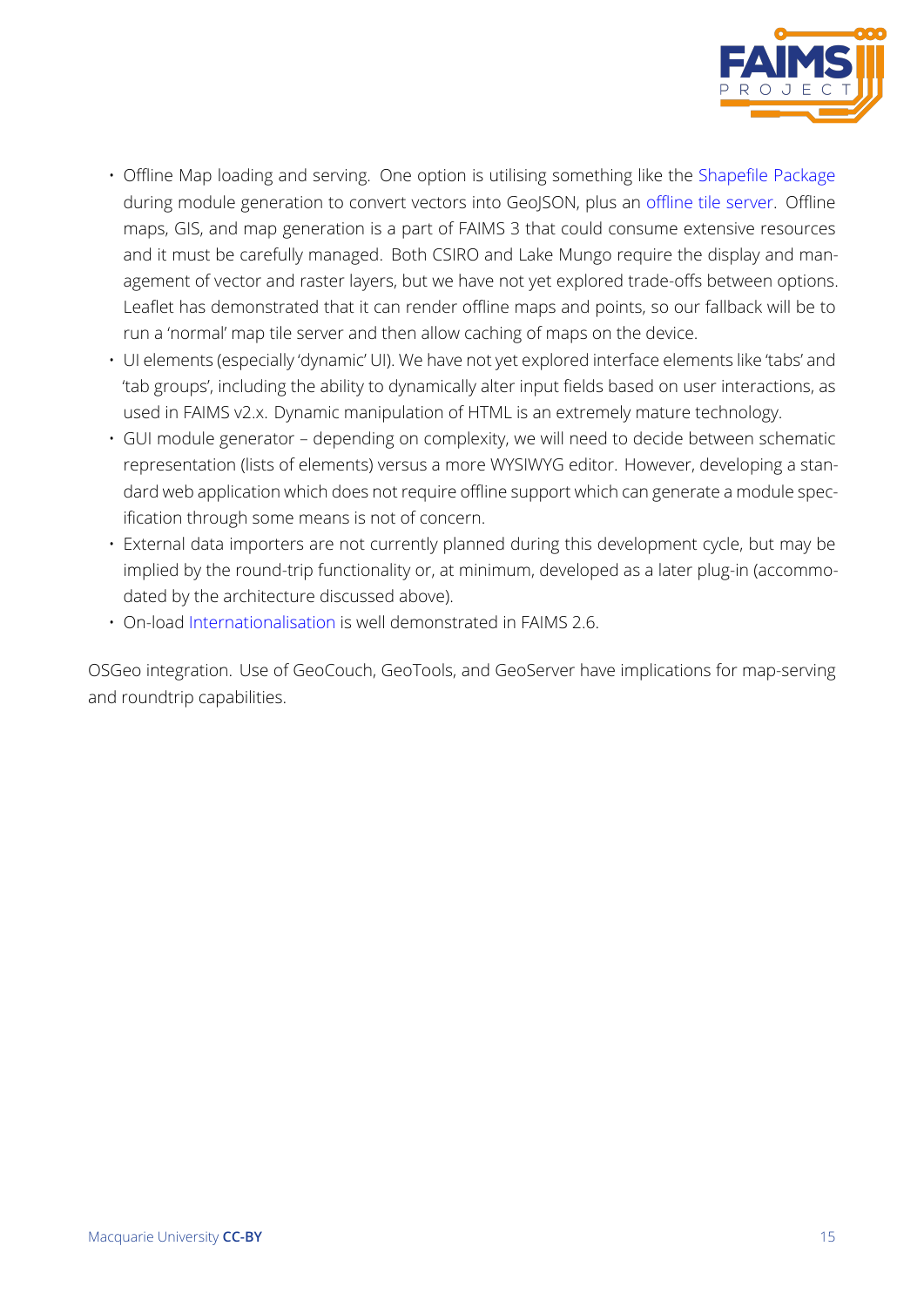

## 4 Team Composition and Development Plans

FAIMS 3 will be developed by three groups: FAIMS leadership, AAO, and CSIRO.

- <span id="page-15-0"></span>• FAIMS leadership will be responsible for planning and execution – development planning before each development period, assessing development via a demo after each period, providing subject matter expertise, and writing user stories and appropriate acceptance criteria for the stories. Leadership is also responsible for DevOps and ultimately ensuring that all the systems work.
- AAO will be responsible for primary development implementing agreed user stories each development period, performing demos on a regular interval (every two weeks), writing unit tests, and documenting their code so that external developers can contribute.
- CSIRO will be responsible for QA writing integration and end-to-end tests against AAO's user stories and documentation. By shipping code across the country, requiring that a second team understand, execute, and test the code, we hope to avoid testing situations where the testers lean across the office corridor and ask the developers for help rather than documenting usability or documentation deficiencies.

We will (mostly) follow an agile development methodology informed by the Rational Unified Process. In short, each 'sprint' will be preceded by a development planning meeting where user stories are allocated and a general work consensus is achieved, ensuring that the plans are reasonable, with time allocated for testing, documentation, and bug fixes. No formal point/time allocation per story will be part of this process, only informal estimates to better calibrate expectations to development pace. After each two-week work-block, each story worked on will be debriefed: working tests will be demonstrated and problems will be discussed as a way of improving future planning. Where features are interesting to the larger community, FAIMS Leadership will turn the demonstration/retrospective into a regular blog post.

Everyone involved is very aware that agile development means that we spend money for a specified perio[d of time, rather th](https://factorio.com/blog/)an agree on a formal waterfall Software Development Life Cycle. Development thus intends to achieve the design objectives stated above, though some descoping will likely be required, as we are prioritising quality assurance over feature development.

Each external milestone will be preceded by User Acceptance Tests. These tests will be written with input from FAIMS leadership, AAO, and CSIRO so that external assessors can work through the features that best demonstrate development progress. Only when everyone is satisfied that the tests have been passed will software be released to external users.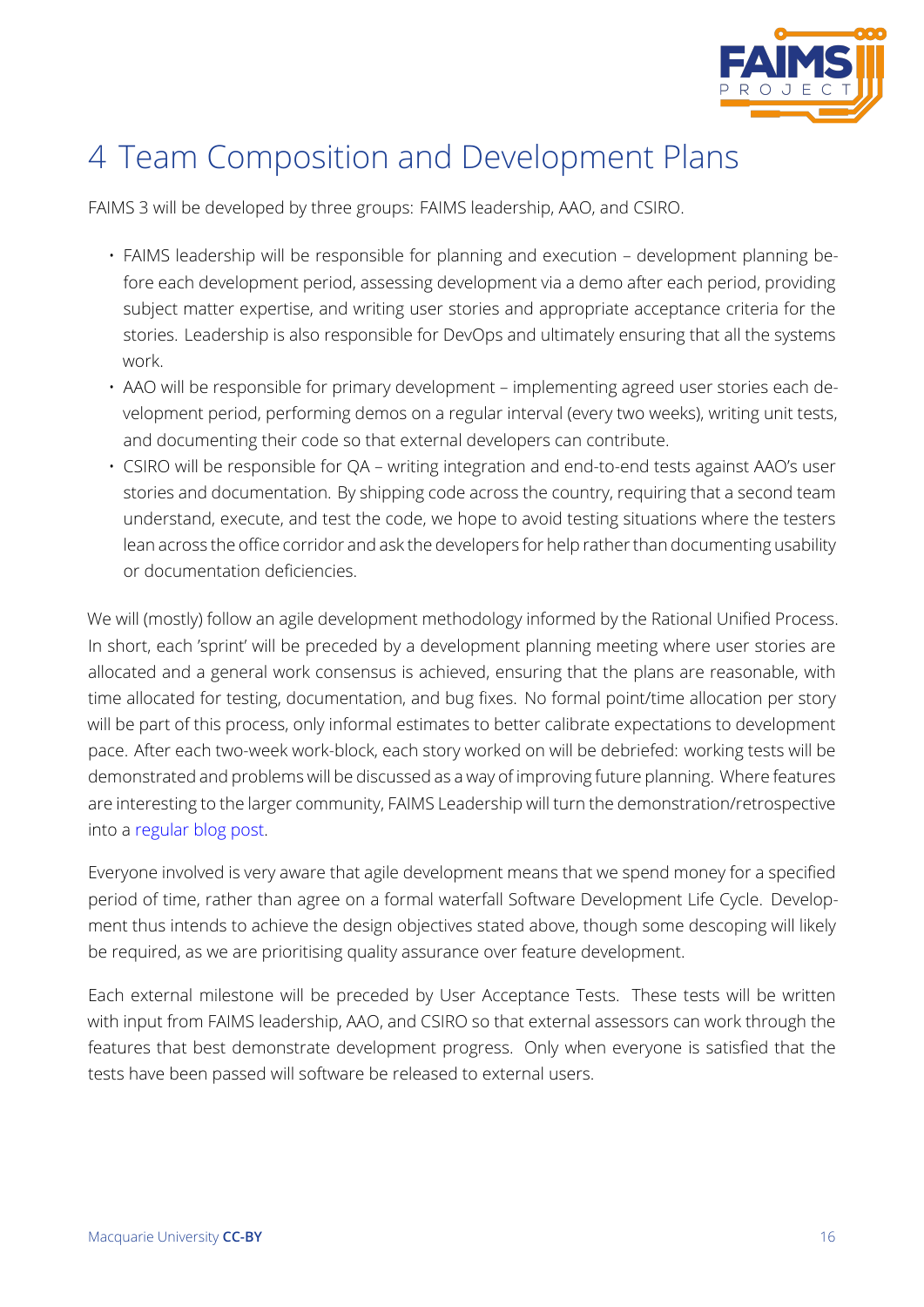

# 5 Future Decisions

## 5.1 Dependency hell is a place

<span id="page-16-1"></span><span id="page-16-0"></span>The fundamental thing we need to decide is how much external code to use in the FAIMS3 'core'. Inevitable external code dependencies exist in Bluetooth, data transport, and GIS libraries, but keeping the core free of excessive Javascript packages will increase maintainability at the cost of longer development time.

We could, however, decide to commit to React + Ionic (Community or Enterprise) + Capacitor + JSON Forms + 'all of the plugins'. This route gets us many more features at the cost of being beholden to many different communities for maintaining their pieces of code.

We will almost certainly thread a needle between these extremes – but wish to acknowledge the tradeoff explicitly. We need to deliver the required features, but avoid being trapped by an unsupported package that exposes us to a security vulnerability or major component failure.

## 5.2 GIS Features

<span id="page-16-2"></span>We need to determine what subset of GIS functionality is actually used in the field by our users (as opposed to what users claim they need), and what external connections we need to support desktop GIS applications. We developed many expensive GIS features in FAIMS 1.0-2.6 at the urging of researchers that were never used in the field, an expensive error we must not repeat.

## 5.3 The Round Trip Problem

<span id="page-16-3"></span>We need to figure out what users require from 'data round trips' and how much can be delivered in-application versus exporting bundles of CSVs. There are some fundamental issues with data round-tripping: denormalisation, preserving internal identifier row-associations, preserving vocabulary keys, and preserving GIS-appropriate associations. We also need to be somewhat programagnostic, so that users can bring the programs they are used to working with to the field camp for evening analysis. There is also a risk of building very technical bridges to specific programs that will end up being ignored by users. Determining appropriate compromises to allow for bulk data review and editing – tabular, multimedia, and geospatial – will be a significant challenge determined by our data structure and development choices.

### 5.4 External Partner Support

FAIMS 3.0 must interact with some of our external partners' infrastructure: OpenContext, tDAR, and Cloudstor. At present we plan to deploy well documented APIs to access the FAIMS 3.0 application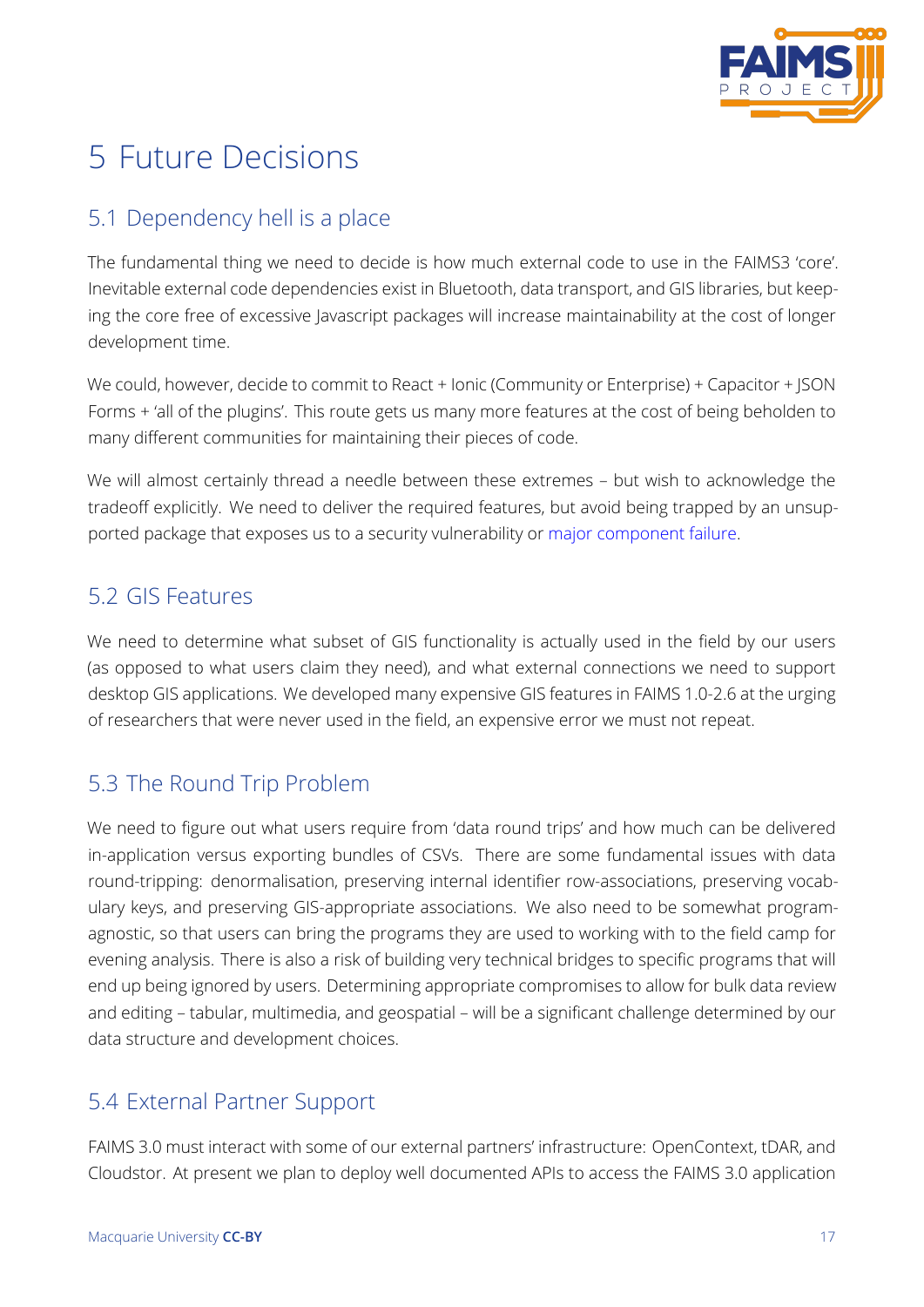

and data in the CouchDB instance. We also plan to add API function calls as requested by our partners to support a more interactive export style. One example could be that a user from one of these external services enters a FAIMS 3.0 application URI and authenticates appropriately – and then the service can prepare their data for export and ingest into their own system. Planning where the bulk of data preparation will occur, however, requires a better sense of our final architecture and conversations with our partners. We plan to begin an external service elaboration when FAIMS 3.0 enters its beta version User Acceptance Tests. At that stage we will explore scenarios with each partner to accommodate user needs.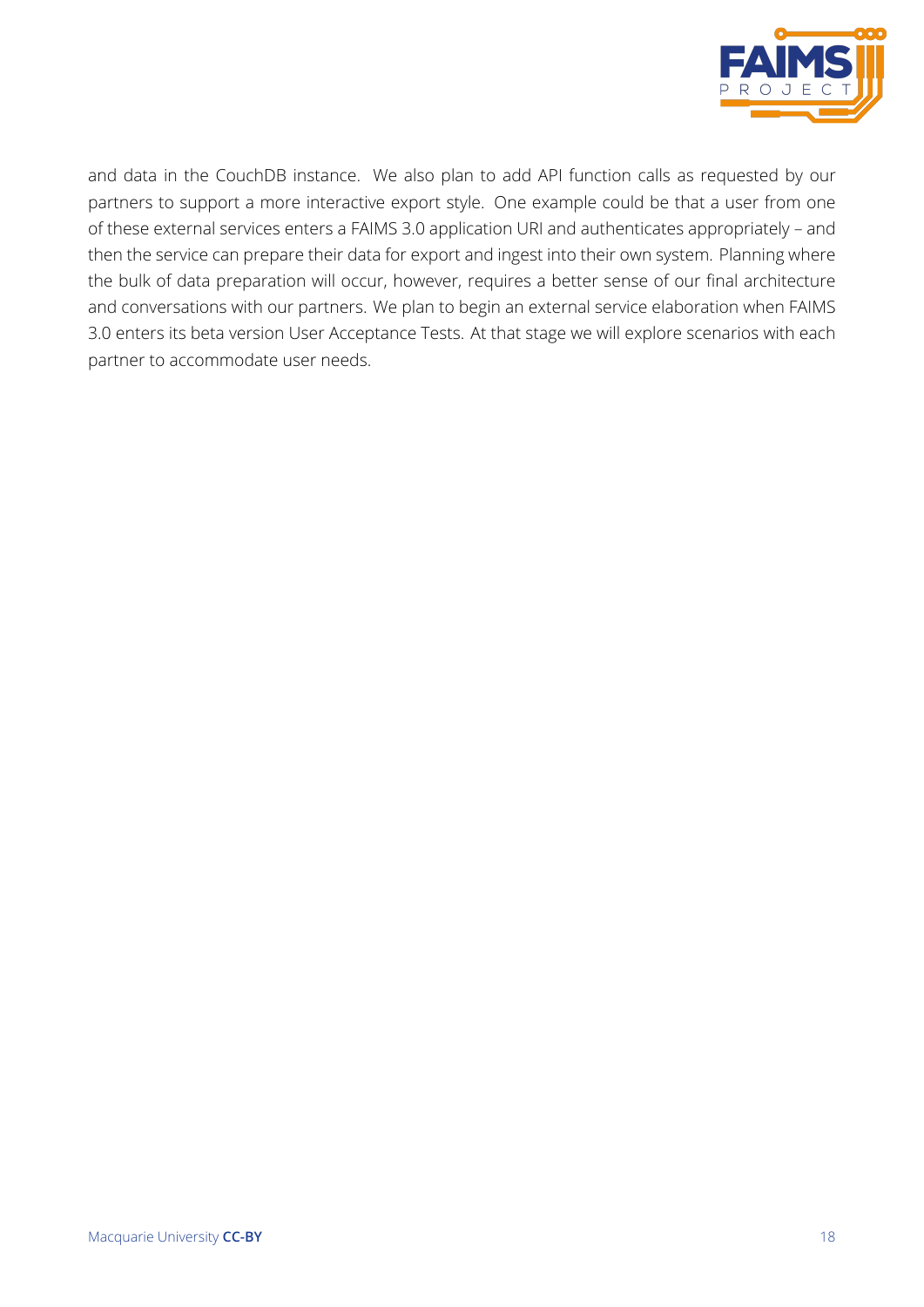

## Bibliography

Ballsun-Stanton, Brian, Shawn A Ross, Adela Sobotkova, and Penny Crook. 2018. "FAIMS Mobile: Flexible, open-source software for field research." *SoftwareX* 7 (January): 47–52.

<span id="page-18-0"></span>Bureau of Reclamation. 2017. *DataApp: A Mobile App Framework for Field Data Capture.* https://www. innocentive.com/ar/challengeWorkspace/challengeDetails/655716. Accessed: 2018-3-27.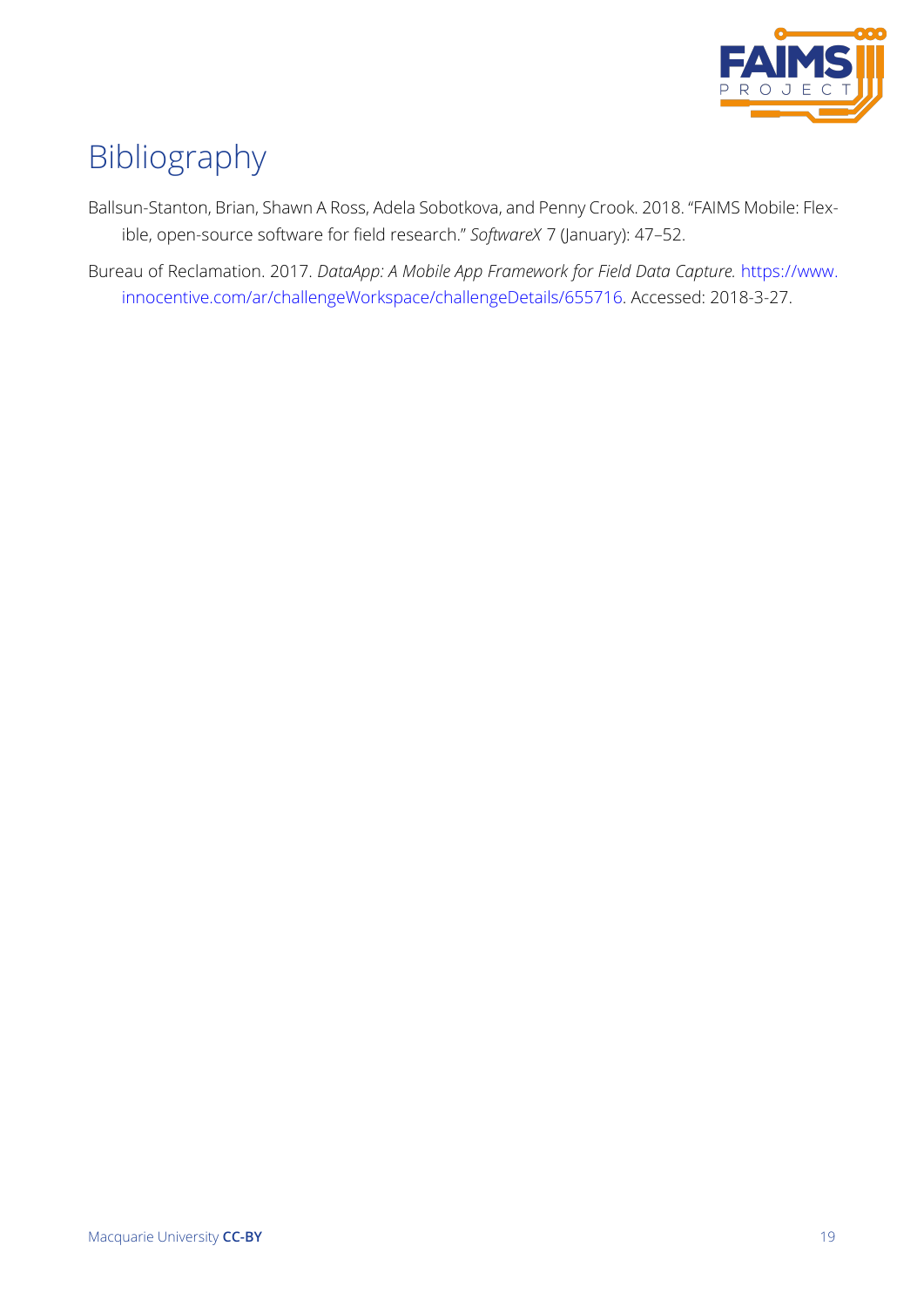

## 6 Technical Advisory Group Comments and Responses

From Kate Robertson, email:

I've had a look at the document, no comments/changes etc from me, looks good- thorough and well explained.

From Richard Adams, email:

Just a few specific points -

1) We've found react.js to be excellent in our project and we are committing to refactoring all our UI code to use react. It has such a vast usage that it's extremely unlikely to get abandoned over the next 5 years or so. The problems it solves such as easy reuse of components enabling a more standard UI has made a vast difference to the appearance and behaviour of our application, and even if initially slower to get started with, bears fruit over time as new pages can often be composed of existing components

2) The API - not sure if this API is an 'internal' API for instances of the app to communicate and exchange data with each other/ or the local server, or a public API for 3rd party software to access the data. If the latter, have you considered having an intermediate data layer so that the API isn't tied to the underlying data structures in CouchDB, and the API and the internal data structures can evolve independently of each other? This would help with maintaining stability of the API for 3rd-party developers

#### 3) Testing and QA

Always a thorny issue. For RSpace, we initially wrote manual test scripts for all features, then employed someone to automate them as much as possible using Selenium. This is an enormous effort to maintain; the tests can be fragile and with over 300 of them the false failure rate is difficult to keep to acceptable levels. For a new module we are instead doing more exploratory testing as means to identify defects; performing manual, unscripted testing for fixed periods of time. If the defect rate increases, we do more testing; as the defect rate falls we do less testing. Expected behaviour is defined in the use-cases and requirement specs; we use decision tables and state matrices to formalise key behaviours and states. We found this cuts down a lot of duplication of writing out requirements, then writing a largely similar testing document.

The aim is to do 'just enough testing but no more' ie- how little acceptance testing can we do, before we get an unacceptable defect rate? So far, results are encouraging. Also, for software designed to be used by humans, manual testing by humans is essential, and actually beneficial due to insights into user-experience that automated testing would ignore.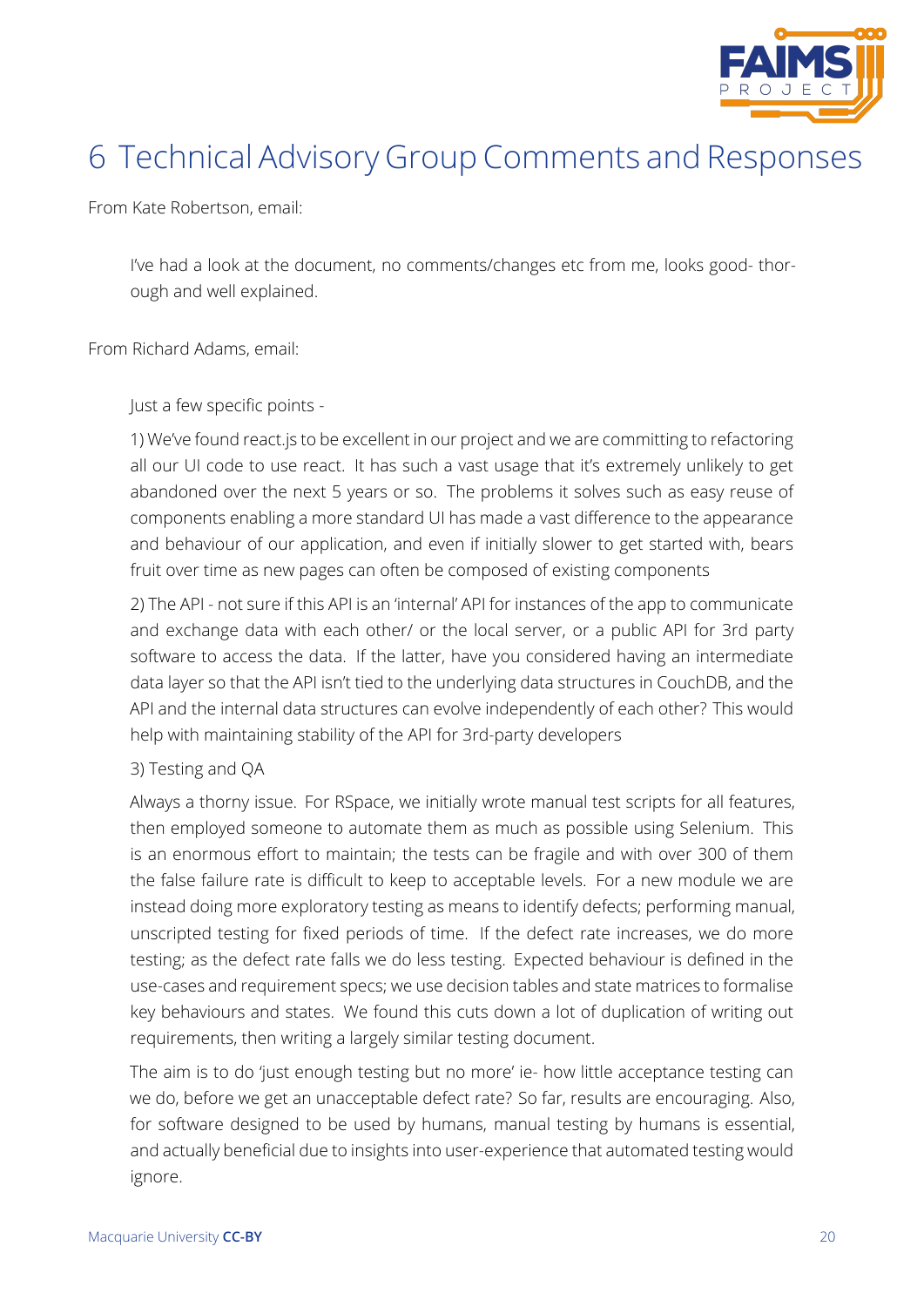

Having said that, there is some scope perhaps for a small number of automated integration 'smoke tests' that can detect egregious defects on a nightly build. We recently evaluated Cypress.io and liked it as a possible successor to Selenium for test automation; I understand they are developing a component-testing framework as well.

Code coverage is OK for catching gaping holes in test coverage - for example finding whole files or components; but a coverage tool has to be able to indicate branches and statements covered as well as just lines, in order to make sure that infrequently-called blocks are also tested ( for example exception/failure handling code).

Are you planning to do code-reviews as part of your Git workflow, e.g before merging a feature branch to mainline? We have found these useful; people really improve their code if they know their colleagues are going to comment on it; and it also implicitly spreads knowledge around the team and helps conventions to become established. Obviously this depends on the size of the team, but even in our tiny team of 2 front-end and 2 backend devs, code quality and consistency has markedly improved since we started requiring manual code review before merge.

You mention that performance testing will be possible with this new process but it's not elaborated further - are some performance goals going to be established? I expect a mobile app in the field, efficient power usage is essential to maximise battery life, is that a design goal at all?

#### 4) Devops

This all sounds great. Automation of the build and deployment as much as possible is definitely the way to go. As opposed to manual testing, there are almost no benefits to be obtained from manual builds.

#### 5) Project schedule

Re the agile approach - are these going to be internal sprints, doing a number of iterations before public release, or have you considered doing very early alpha releases and inviting keen users to try out the software, even before reaching Minimum Viable Product stage? We've been trying this approach for a new product. It takes some time to coordinate the volunteers, manage expectations and organise the feedback but we've found several benefits - important features that we had missed out on were detected; user experience on a variety of devices; public visibility that the project is making progress.

#### 6) General questions

How does data collected by FAIM[S] get linked to non-field related data for a project? For example, for an archaeological project, there will be the field data and also perhaps laboratory data examining the artefacts - would all this be put in FAIM[S] database or would a research team use other data management software too? My interest here is if an ELN could be used to tie everything together.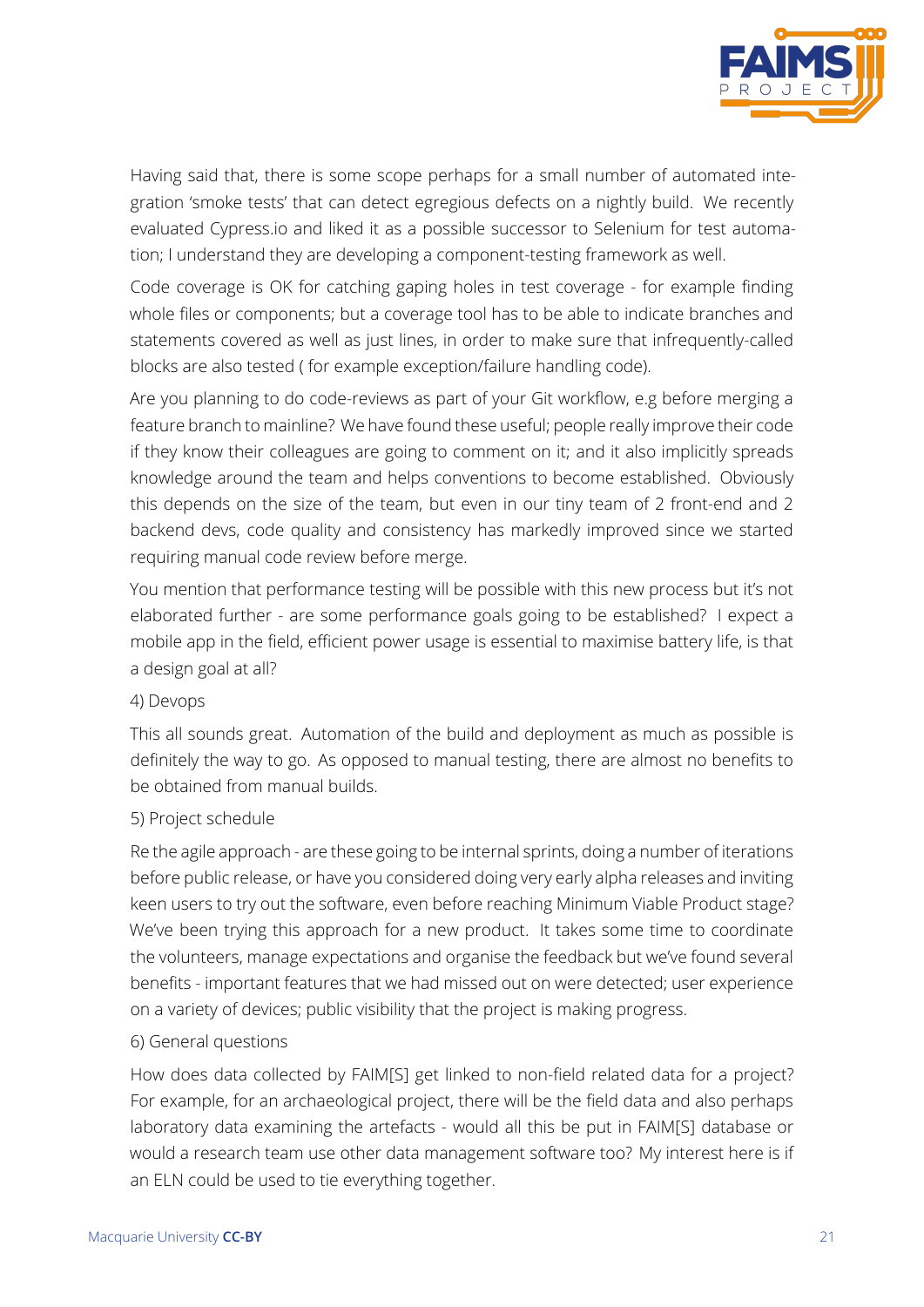

7) This sounds like a fascinating project. I'd be particularly keen on helping out or testing any external APIs to work with FAIM[S]-acquired data, and of course happy to follow up with more information on any of the testing/ PM ideas I mentioned above.

#### Response to Richard Adams

- 1. Thanks for the advice regarding React. We plan to have some sort of consistent UI framework. Steve has explored a version of the elaboration prototype without react and has reported some significant size/complexity reductions. However this will be dictated by what specific components React offers us. The dependencies required by react are a non-trivial cost.
- 2. Right now the plan for the API is to be external-facing, as we are trying to avoid needing to code and maintain a "server" on top of everything that FAIMS 3 will already be. Some light data abstraction layers, or at least data-format-consistency is desirable and will likely be requested by our external partners. How we're going to achieve that data consistency is not yet determined.
- 3. We unfortunately have had the opposite problem with testing and QA. My goal for this testing regimen is to avoid after-hours, emergency tech support over poor internet connections to projects in the field. Again. The risks of data-loss and the costs of patching are much higher for an offline system like ours. Beyond that, human costs while testing are one of the reasons why FAIMS 2 aged so poorly, as we were not able to sustain maintenance development with the week-plus regression tests needed. Conversely, we recognise the costs inherent to the proposed QA approach. My goal is to automate as much QA as we can afford – to minimise data-loss and emergency tech support to offline (or marginally online) projects in remote areas. This challenge is somewhat different from supporting users who have normal access to their servers and infrastructure.
	- (a) Yes, we also desire code-reviews. The specific pragmatics of the situation have yet to resolve.
	- (b) The performance goals are mostly in relation to data capacity and access. FAIMS 2, due to the append-only datastore, had issues with high numbers of complex records. Automated performance testing (which we hope to implement again) allowed us to estimate when performance would drop off (i.e., at how many records) and plan projects appropriately. We hope the use of a noSQL database and other changes will mitigate these performance issues, but want to make sure, since we can't rely on online storage or processing during data collection and are constrained by device capability. In our requirements for FAIMS 3, we target 'ten times the number of records than in FAIMS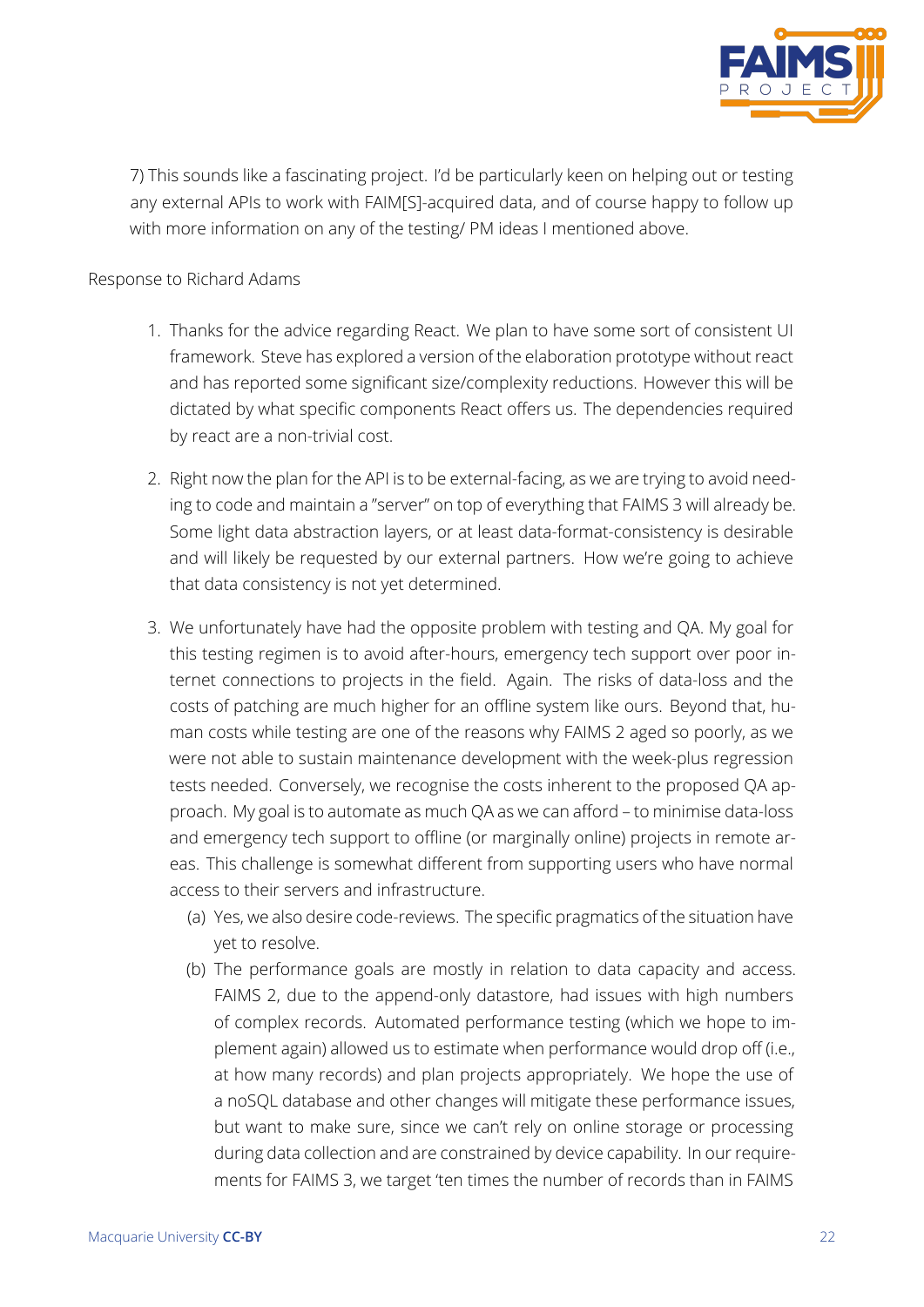

2' – tens to hundreds of thousands of rows.

For mobile battery, the primary consumer of the battery is the screen (some optimisation may be possible here, but is probably outside of our budget). With the partial exception of tracklogs (i.e., constant GPS use, especially under canopy) on some devices, we had very few problems with battery life in FAIMS 2 and do not expect any to arise (user testing should reveal any such problems early on).

- 4. That is also our understanding (little or no benefit from manual builds), and why I will personally be responsible for automating DevOps as much as possible.
- 5. We currently anticipate internal sprints. Our project governance arrangement includes 'ad hoc user panels' who will advise about features and also complete UATs. We think it will be possible to involve them in pre-alpha testing of discrete components of the system as they become minimally operational, offering an opportunity for early feedback. We did something similar for FAIMS 2 and it was very valuable. The user panels will certainly be involved in alpha testing. We will be open about progress and feedback, with a public road map (as per Rory Macneil's recommendation, see below).
- 6. Data interoperability is important to us, see discussion around 'external round-trip' as one of our design goals for this version. We would love for an ELN to be one of our partners and to explore interoperability. In terms of dividing data capture and management between pieces of software, we are focusing heavily on data capture in field contexts, and assume that researchers would use more appropriate tools for other data capture scenarios. We then want to provide a capacity for data export in a way that will make the data as easy to reconcile (either by ingest into the other system, or into a third system for combining data). To address your example, artefact analysis is something that we've considered a 'core' activity that we'd do in FAIMS (since some of that analysis happens in the field / offline). Other analysis that usually happens in a lab (say, palynological analysis, radiometric dating, stable isotope analysis, etc.) would be better covered by an ELN built more for that purpose. If the environmental samples for such analysis were recorded using FAIMS, we could connect the data by (for example) assigning a persistent identifier (PID) in the field (e.g., an IGSN), printing a bar or QR code with the PID to include with the sample, scanning in that code in the lab, completing the analysis, and then reuniting the field and lab data based on the PID. Or, if it were easier, we could export the field data for ingest into the ELN as sample metadata. We're focusing on doing one thing - offline data capture - as well as possible, and then federating with other systems to do other things. Relating back to your API question, we are aiming for an API that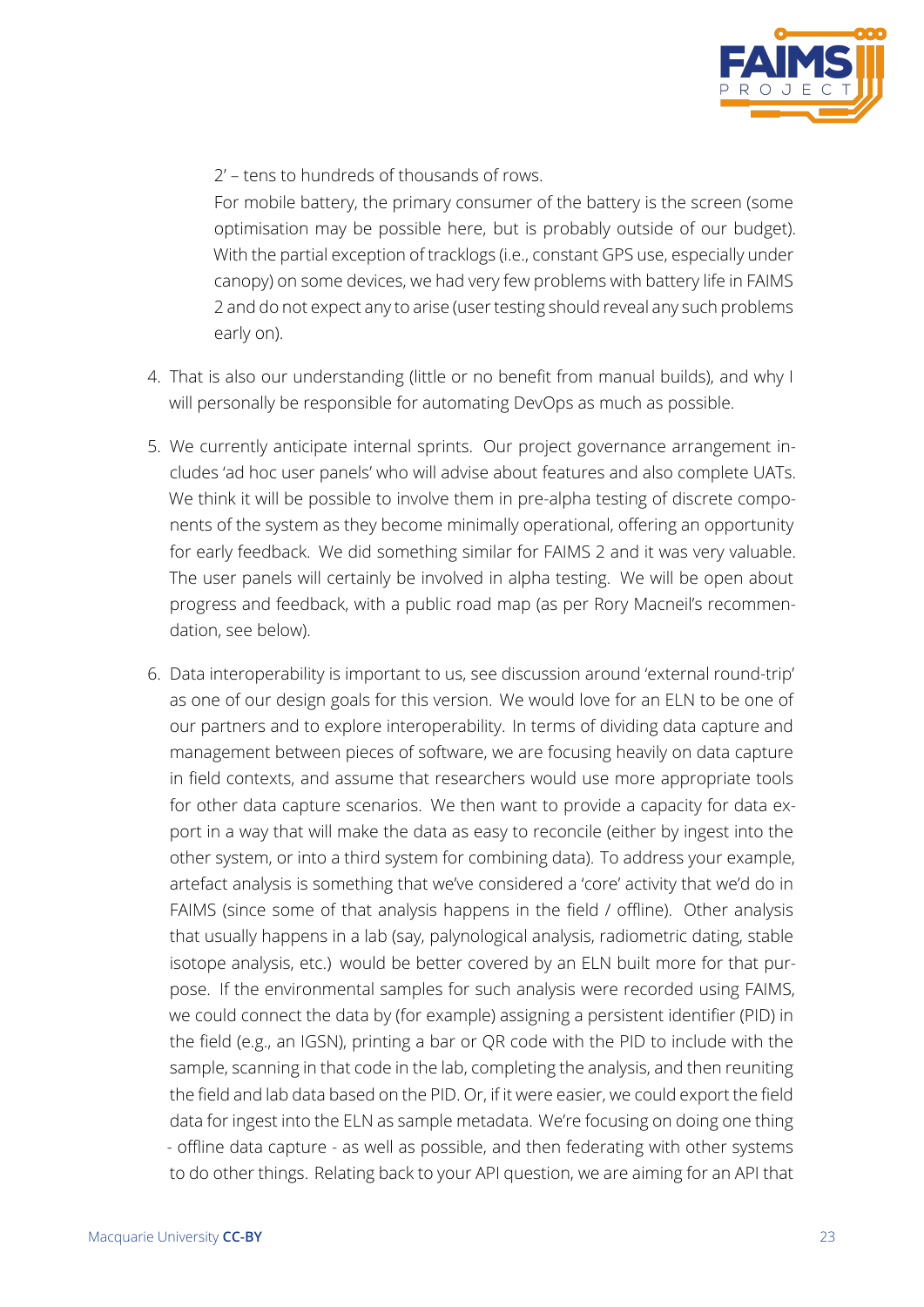

3rd-party apps can interact with, and would like to pursue interoperability with an ELN to allow integration of field and lab data. Ideally this interoperability would go both ways - it can be useful to have lab results when out in the field on subsequent fieldwork. As Brian mentioned, we're trying something analogous with Cloudstor (OwnCloud) interoperability (to allow online viewing / editing of data in OpenRefine or a GIS).

7. Thanks! When we have APIs for user acceptance testing, we will make sure to let you know.

#### From Jeff Good

I read through the document and found it to be very well explained and thorough. The choices seem well justified to me (though I can't speak to direct knowledge of many of the technologies).

#### From Nathan Reid

I have read through and am happy with the document. The flow makes sense and I understand why certain options were chosen.

From Jonathan Smillie:

- 1. 'The code and platform should last for at least five years, assuming regular maintenance'. [Is this an] expectation, or requirement?
- 2. Is 'server' here a central server per-end-user deployment? Or a single central server hosted by the FAIMS platform project itself? (Or are app instances acting as distributed peer-to-peer servers?)
- 3. [Is] Export via app, or direct from server-side CouchDB instance?

Response to Jonathan Smillie:

- 1. Design expectation. A 5-year build time is based on our experience with FAIMS 2 and the pace of change in mobile technology. We have geared our business plan towards this expectation.
- 2. The 'server' represents a client's main datastore. Our hope is that each instance of the app can act as a 'server' (since that will mean that we only need to code one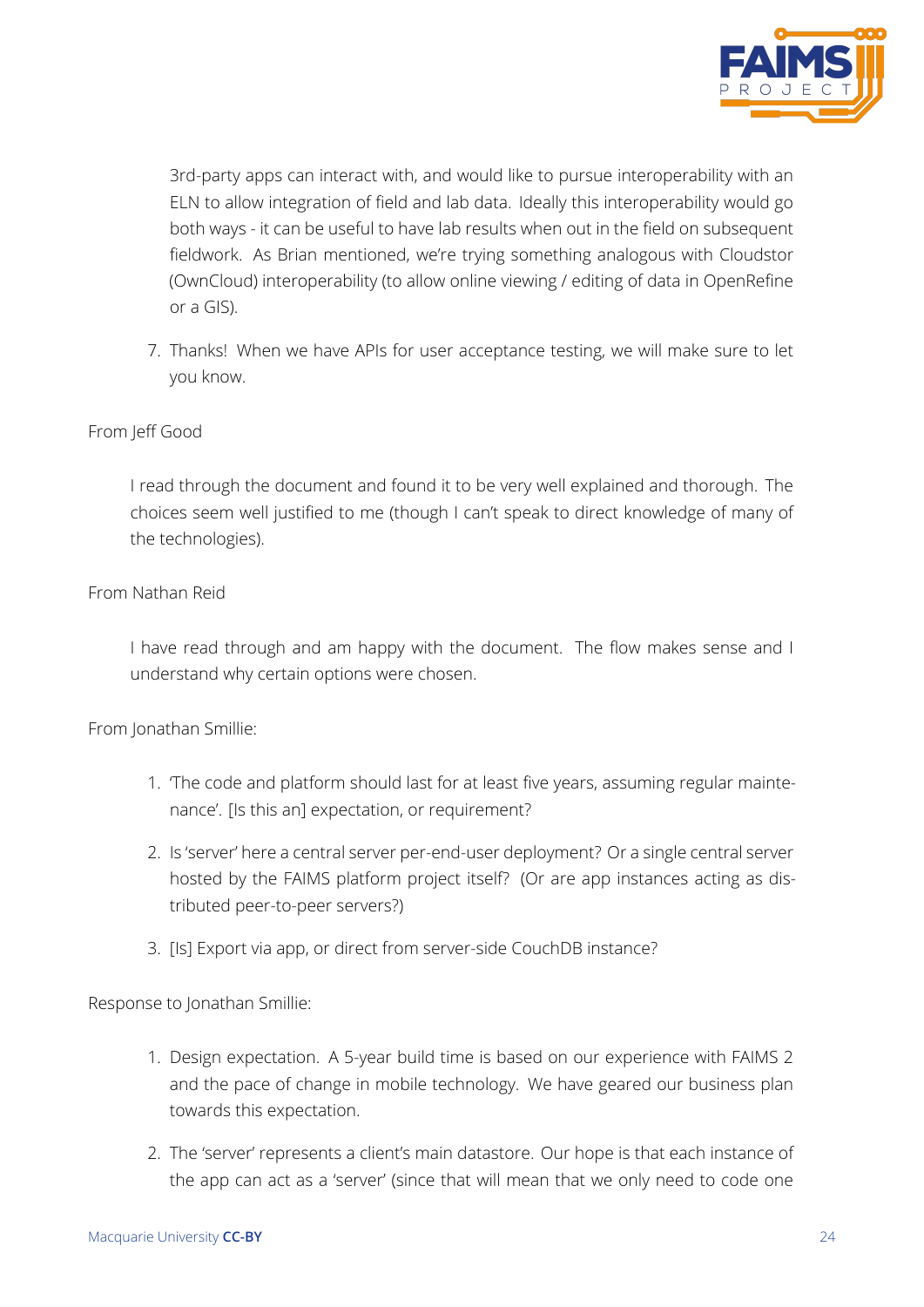

app). While we will be offering hosted (online) 'servers' for clients as part of our sustainability plan, being able to deploy offline to local hardware is essential for offthe-grid research teams.

3. We have not yet specified export mechanism. The answer, we suspect, is 'all of the above' – We are likely to use one or both of the approaches you suggest, plus our plugin architecture implies that data-manipulation javascript can be loaded as part of the client. Partner organisations like AARNet and the data repositories will also be working with us on export capabilities.

From Rory Macneil, email and conversation (excerpted / paraphrased):

- 1. Ensure that development is market-led / customer-led rather than technically led by involving users or clients at every stage of testing, getting feedback early and often (and responding to it).
- 2. UI/UX is everything (for uptake and ultimate success). Invest in it appropriately. UI/UX can serve as a bridge between the development team and the commercial or client-facing side of the operation. Do detailed documentation as you develop each feature, involving the dev team. Publicise development early, providing a roadmap. Make short videos about new features. Alongside involving users in testing, these activities can build a community of interested people who are potential customers.
- 3. Investigate tools for customer engagement. we use Intercom (statistics on users and usage), Simpo (on-boarding tool for non-technical users), HelpDocs (documentation), noting that these tools integrate with one another.
- 4. During development, RSpace (specifically referring to the Inventory Hub product) provides:
	- Two-minute videos covering key features in each release.
	- An easy-to-understand Roadmap (on Trello NOT github because our users are not developers).
	- Full user documentation of all features as they are developed.
	- Professionally designed and delivered user testing sessions.
	- Sandbox instance where anyone can try out the latest version.
- 5. Design your permissions system early; SSO integration is painful (but necessary for enterprises).

Response to Rory Macneil